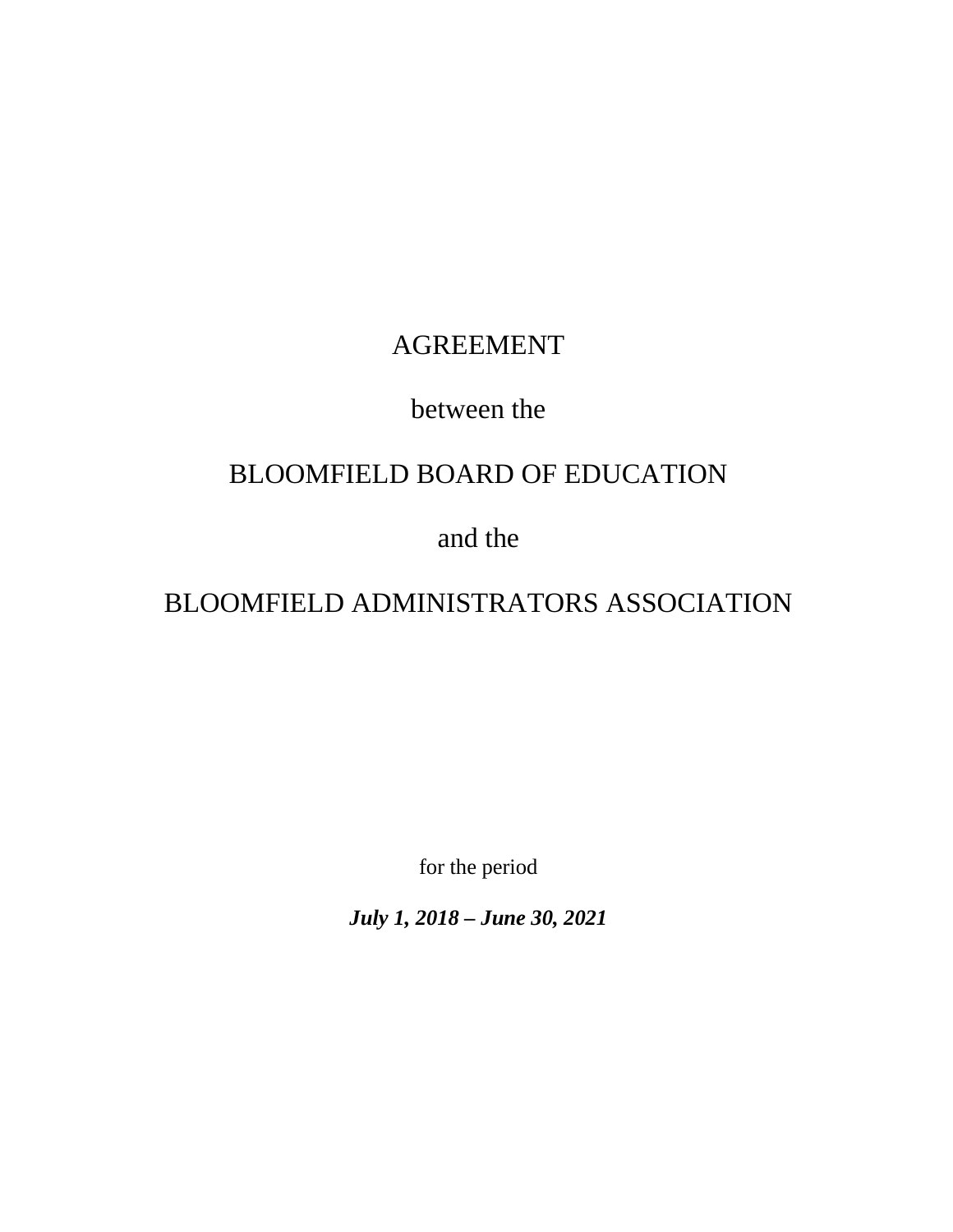# TABLE OF CONTENTS

| Article I          |                                  | 1  |
|--------------------|----------------------------------|----|
| Article II         |                                  | 1  |
| Article III        |                                  | 2  |
| <b>Article IV</b>  |                                  | 3  |
| Article V          |                                  | 4  |
| Article VI         |                                  | 5  |
| <b>Article VII</b> | <b>Grievance Procedure</b>       | 7  |
| Article VIII       |                                  | 9  |
| Article IX         |                                  | 10 |
| Article X          |                                  | 11 |
| Article XI         |                                  | 11 |
| Article XII        |                                  | 15 |
| Article XIII       |                                  | 17 |
| <b>Article XIV</b> |                                  | 17 |
| <b>Article XV</b>  |                                  | 18 |
| Article XVI        |                                  | 19 |
| Appendix A         |                                  | 20 |
| Appendix B         | CIGNA                            | 21 |
| Appendix C         | CIGNA Health Savings Account PPO | 23 |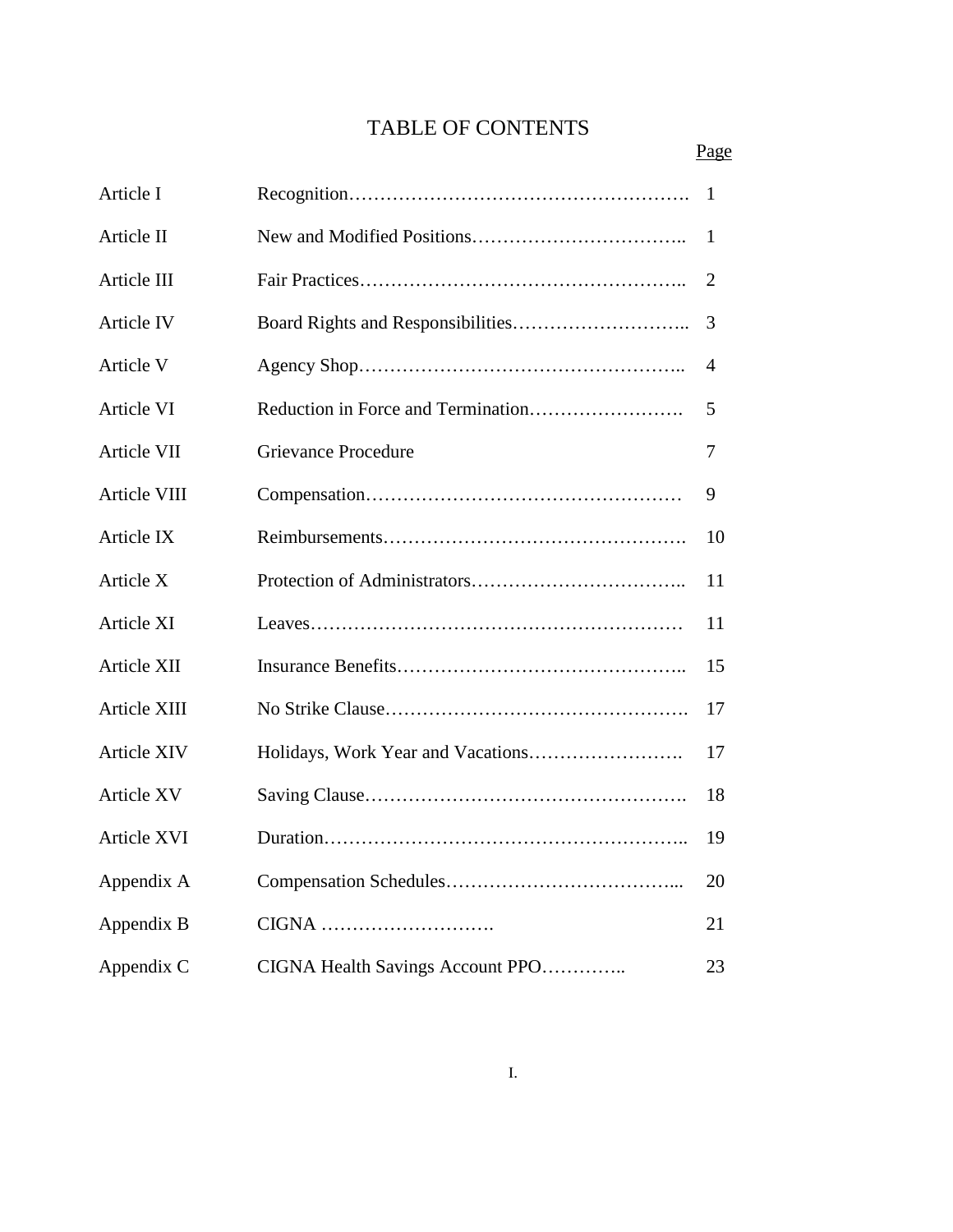THIS AGREEMENT IS MADE AND TAKES EFFECT AS OF July 1, 2018 by and between THE BLOOMFIELD BOARD OF EDUCATION (hereinafter referred to as the "Board") and the BLOOMFIELD ADMINISTRATORS ASSOCIATION, LOCAL 21, SCHOOL ADMINISTRATORS AND SUPERVISORS ORGANIZING COMMITTEE, AFL-CIO (hereinafter referred to as "BAA" or "Association")**.**

# **ARTICLE I**

# **RECOGNITION AND TERM AND SCOPE OF CONTRACT**

- 1.1 This Agreement is negotiated under Section 10-153 a-n of the Connecticut General Statutes, in order to fix for its term the salaries, hours, and other conditions of employment provided herein.
- 1.2 The Board recognizes the BAA as the exclusive bargaining representative for the entire unit consisting of all administrative and supervisory certified employees, excluding those employees excluded from such unit by virtue of 10-153(b) of the General Statutes.
- 1.**3** Despite references herein to the Board and the BAA as such, each reserves the right to officially designate committee members as representatives to act in its behalf.
- 1.**4** Nothing contained herein shall be construed to prevent any individual employee from informally discussing a complaint with his/her immediate supervisor.
- 1.**5** The provisions of the contract apply equally to all members of the bargaining unit regardless of sex. The use of any pronoun or description in this Agreement which designates a particular sex shall be presumed to apply to each sex unless a contrary limitation is specified.

# **ARTICLE II**

# **NEW AND MODIFIED POSITIONS**

2.1 Whenever a new administrative position is to be established, during the life of this Agreement, that falls within the purview of the bargaining unit, the Board shall notify the Association in writing and will negotiate the impact, salary, and working conditions for such position prior to the time a person is employed to fill such position pursuant to Conn. Gen. Stat. Sec. 10- 153f(e)**.** If no agreement can be reached by the time of employment, the starting salary shall be the Board's last offer**,** until such time as the arbitration process is completed or an agreement is reached.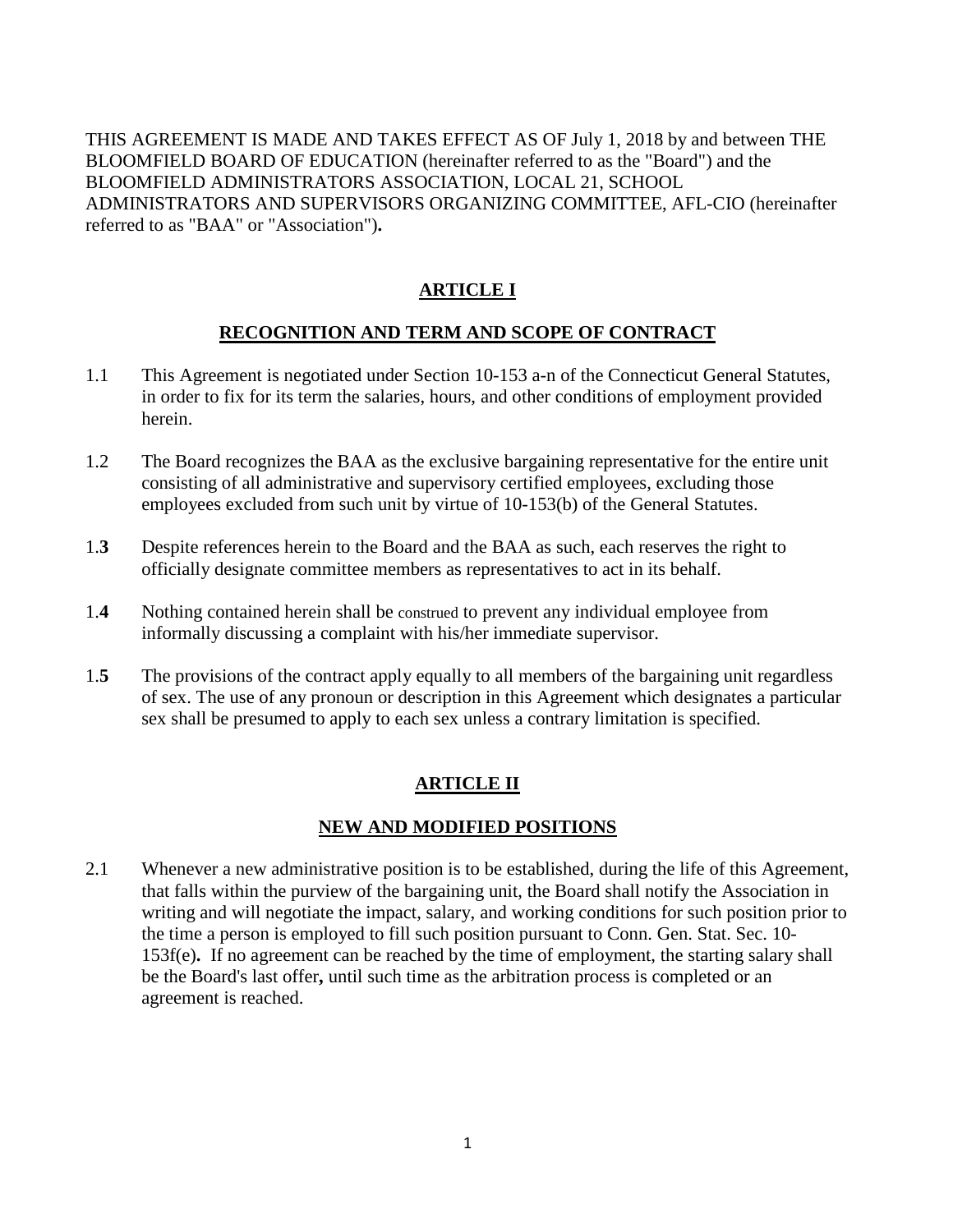- 2.2 If an existing position in the administrative unit is substantially modified, the Board will notify the Association in writing and will negotiate with the Association with respect to the salary for such position pursuant to Conn. Gen. Stat. Sec. 10-153**f(e)**. The Board shall respond to any written request for bargaining pursuant to this section within two weeks of receipt of such request.
- 2.3 Members of the Bloomfield Administrators' Association are not responsible for the supervision of extended day students. However, if an administrator is in the building, he or she will assist staff in the resolution of a problem.

## **ARTICLE III**

## **FAIR PRACTICES**

- 3.1 No administrator shall be disciplined (exclusive of oral reprimands and dismissal pursuant to §10-151 of the Connecticut General Statutes), or reduced in status or pay, except for just cause.
- 3.2 Grievance Against Administration

In the event that a grievance is filed against an administrator by any party, that administrator shall have the right to prior notice and an opportunity to be heard at all levels of the grievance procedure in which he/she is required to participate.

- 3.3 Personnel Files
	- a. No material originating after original employment shall be placed in an administrator's personnel file unless the administrator has been notified and has had an opportunity to review the material. The administrator may submit a written notation regarding any material, and the same shall be attached to the file copy of the material in question. If the administrator is asked to sign material placed in his/her file, such signature shall be understood to indicate his/her awareness of the material, but in no instance shall said signatures be interpreted to mean agreement with the content of the material.
	- b. Any substantive complaint filed with the superintendent against an administrator by any parent, student, or other person shall be called to the attention of the administrator within a reasonable time after the completion of the investigation of the complaint, which shall be done expeditiously, except in situations where an emergency dictates otherwise.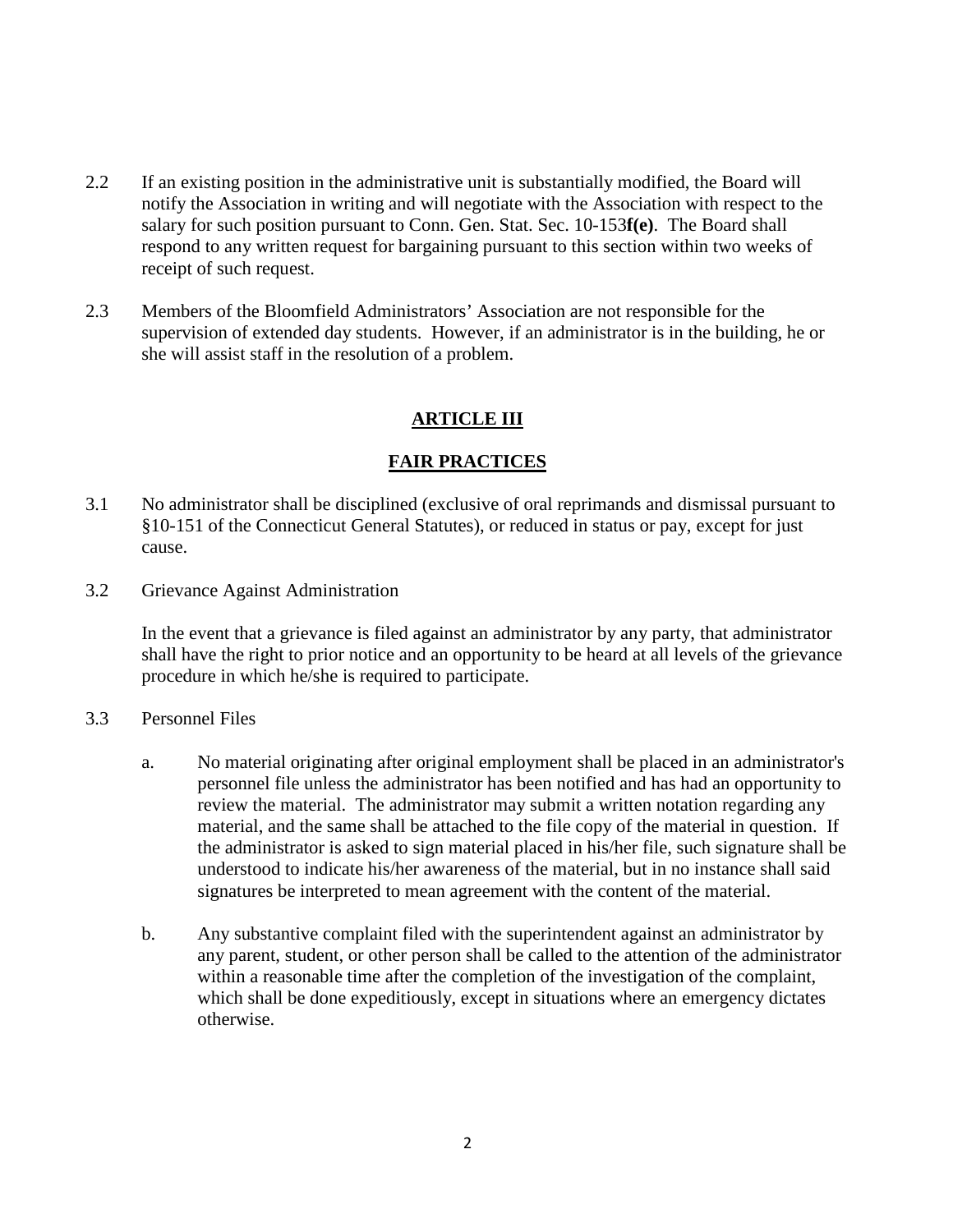- c. In no case shall any anonymous and/or unsubstantiated complaint be placed in any administrator's file.
- 3.4 Acting Administrators
	- a. A bargaining unit member appointed as an acting administrator shall serve in that capacity for a reasonable amount of time to permit the Board to exercise its selection process.
	- b. The superintendent shall make an effort to fill the position with a permanent appointment within a six (6) month time frame.
	- d. If no candidate is selected, the Superintendent, after discussion with the BAA, will repost the position.
- 3.5 An administrator promoted to a different administrative position in the bargaining unit shall be placed on **a** step of the salary schedule for the position into which he or she is promoted that provides an increase of at least one full increment over the administrator's previous salary.

# **ARTICLE IV**

# **BOARD RIGHTS AND RESPONSIBILITIES**

- 4.1 It is recognized that the Board retains and will continue to retain, whether exercised or not, the sole and unquestioned right, responsibility, and prerogative to direct the operation of the Bloomfield Public Schools in all its aspects including, but not limited to, the acquisition, control and regulation of all property, the employment and supervision of all employees, and the organization and administration of the program of the Bloomfield Public Schools. These rights and responsibilities shall include, but shall not be limited to, any and all rights set forth in Conn. Gen. Stat. Secs. 10-220 and 10-222.
- 4.2 These rights, responsibilities, and prerogatives are not subject to delegation in whole or in part, except that the same shall not be exercised in a manner inconsistent with or in violation of any of the specific terms and provisions of this Agreement. No action taken by the Board with respect to such rights, responsibilities, and prerogatives, other than as there are specific provisions herein elsewhere contained shall be subject to the grievance provisions of this Agreement.
- 4.3 The salary schedules set forth in Appendix A are for the purpose of determining the compensation for positions that already exist in the bargaining unit. Positions may be created or eliminated by the Board in accordance with this contract. The Board reserves the right to transfer or assign bargaining unit members**,** subject to the provisions of the contract.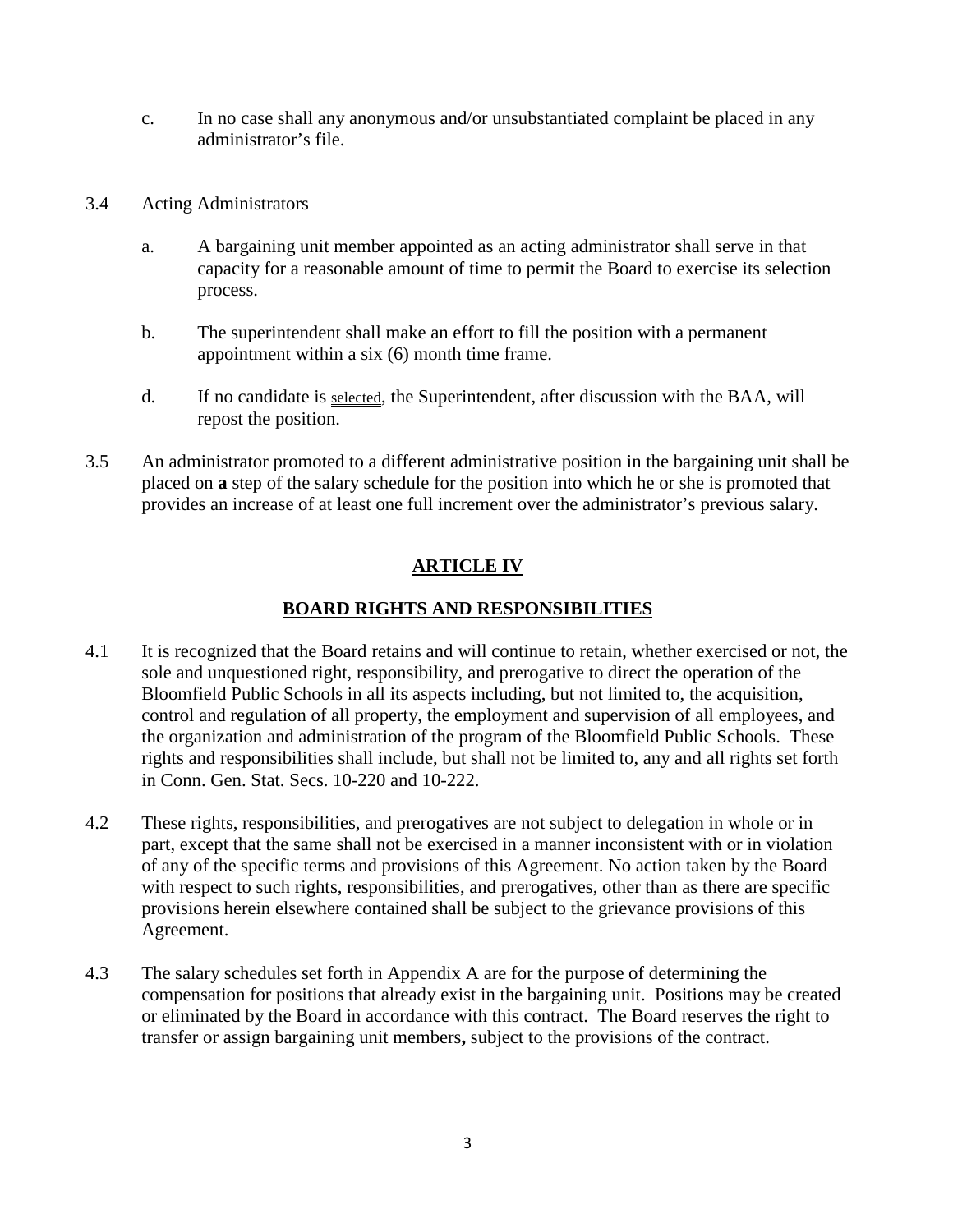# **ARTICLE V**

# **AGENCY SHOP**

#### 5.1 Dues Deduction and Service Fee

#### a. Conditions of Continued Employment

All administrators employed by the Board shall, as a condition of continued employment, join the BAA**,** or having joined, remain a member, or pay a service fee to the BAA, which shall be no greater than the proportion of union dues uniformly required of members to underwrite the cost of collective bargaining, contract administration and grievance adjustment. It is understood that the payment of such sum shall not constitute an agreement to become a member of the Association. Said service fee shall be determined by the BAA.

#### b. Deductions

The Board agrees to deduct from each administrator an amount equal to the BAA membership dues or service fee by means of payroll deductions. The amount of the deduction from each paycheck shall be equal to the total BAA membership dues or service fee divided by the number of paychecks from and including the first paycheck in September through and including the last paycheck in June. The amount of BAA membership dues and service fee shall be certified by the BAA to the Board in writing not later than June 15 of each year of this contract, said certification to be in effect from the following July 1 to June 30. Deductions may be taken equally from all twenty-six (26) paychecks if the Board determines, in its sole discretion, that such a deduction schedule is more appropriate.

#### c. Subsequent Employment

Those administrators whose employment commences after the start of the school year shall pay a prorated amount equal to the percentage of the remaining school year.

## d. Forwarding of Monies

The Board agrees to forward to the BAA each month a check for the amount of money deducted during that month. The Board shall include with such check a list of administrators from whom such deductions were made.

#### e. Save Harmless

The BAA shall indemnify and hold the Board and the Town of Bloomfield harmless against any and all claims, demands, liabilities, and lawsuits which may arise out of or by reason of actions taken by or against the Board and the Town of Bloomfield as a result of the administration or enforcement of this Article.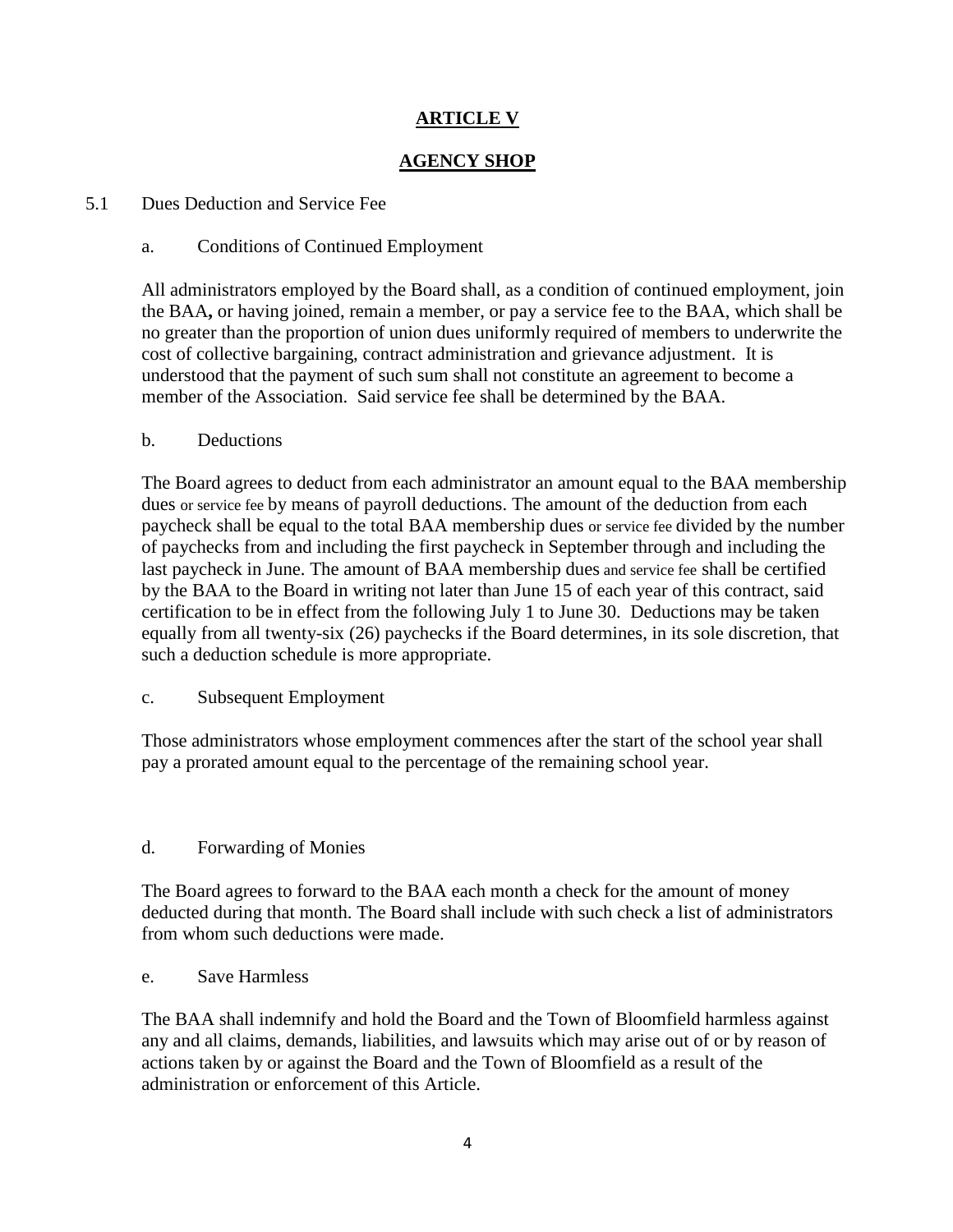# **ARTICLE VI**

## **REDUCTION IN FORCE AND TERMINATION**

#### **6.1** Reduction in Force and Termination

- a. For the purposes of this provision, a Reduction in Force (RIF) occurs when the Board eliminates an administrative position and/or reduces the number of administrators in the bargaining unit. The Association shall be given reasonable notice of contemplated reduction in force (RIF).
- b. Upon elimination of a position(s), no present member(s) of the administrators' bargaining unit who is qualified as noted in (c) below shall be removed from said unit if the substance of the essential duties of the eliminated positions continues to be assigned to a new position(s), if said positions represents a lateral or lower placement on that salary schedule, within the scope of Article I, Recognition.
- c. The determination of whether an administrator is qualified for the purposes of this provision shall be based upon the administrator's certification, performance (as determined from written evaluations prepared in accordance with established staff evaluation procedures), training, experience, academic background*,* and include the best interest of students, provided that departures from seniority shall not be implemented in an arbitrary and capricious manner.
- d. Any administrator with three or more years of administrative service to Bloomfield who is displaced to a different administrative position or a teaching position due to a reduction in force shall be paid his or her prior administrative salary for ninety days, after which time the displaced administrator shall be paid the salary for the new position to which he or she has been assigned.
- e. The Determination of whether an administrator is terminated as a result of Reduction in Force (RIF) shall be based upon the administrator's certification(s), performance (as determined from written evaluations prepared in accordance with established staff evaluation procedures), related educational training, relevant experience, and academic background*.*
	- 1. An administrator, whose position is eliminated, including the substance of the essential duties of such position, shall be placed in an administrative position for which he/she is qualified (as set forth in  $6.1(c)$  above). If there is a vacancy available in any position, the administrator shall be placed in that position.
	- 2. In the event there is no vacancy available, an administrator whose position has been eliminated, may "bump" an administrator with less seniority, in any position.
	- 3. For purposes of this provision, "seniority" shall be defined as the date that the administrator was appointed to a bargaining unit position. In determining whether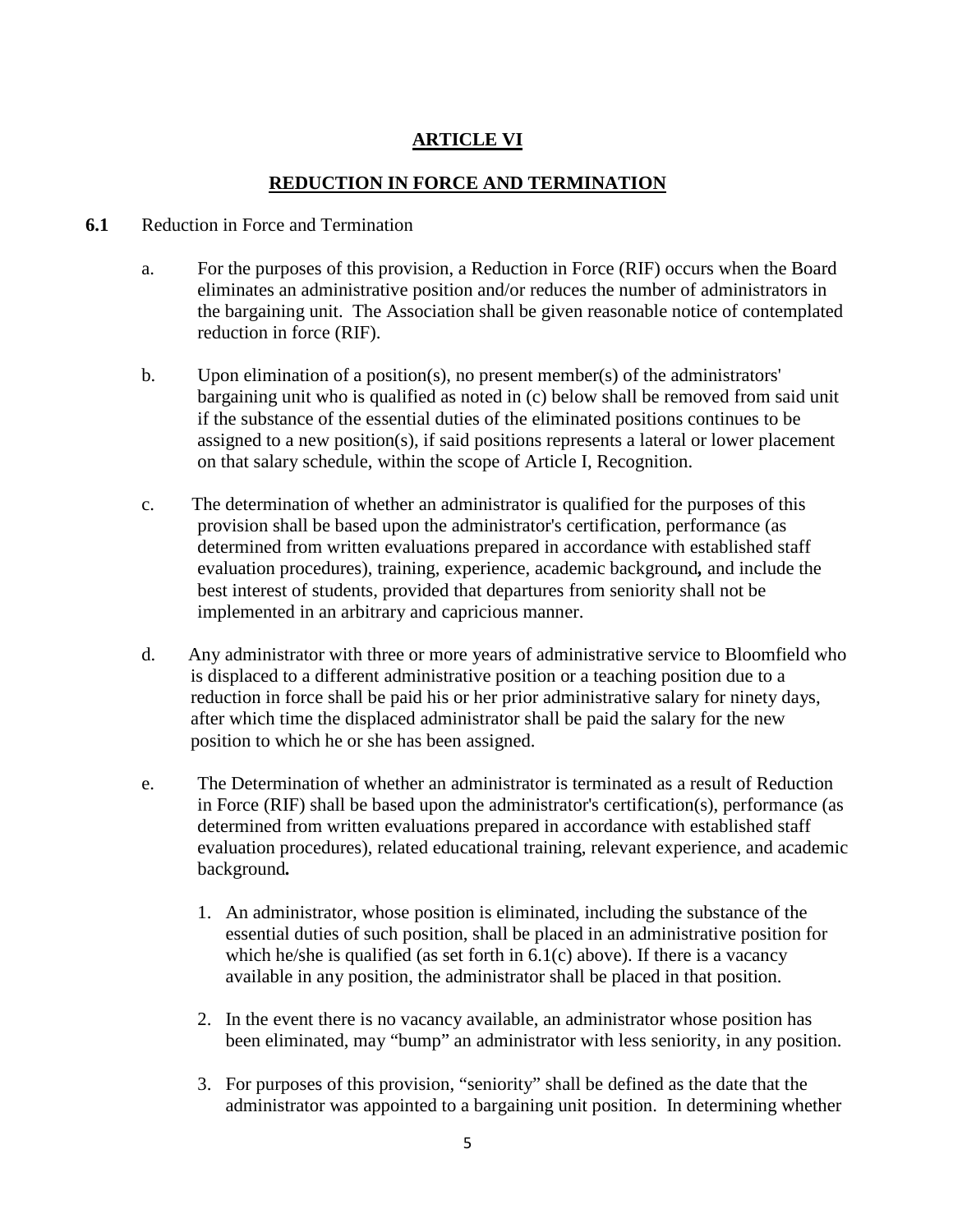a position is lateral or subordinate, the salary schedules for the positions shall be the determining criterion.

- 4. Any administrator who, as a result of a reduction in force, is left without an administrative position shall have the right to "bump" into the teacher bargaining unit based on the R.I.F. procedure in the teacher collective bargaining agreement.
- f. Recall Procedure
	- (i) The name of any administrator whose services have been terminated because of a RIF shall be placed on a reappointment list and remain on such list for two years, or the length of time the administrator has served in an administrative position in Bloomfield, whichever is less*,* provided such administrator does not refuse an appointment to an equivalent or more highly compensated position than that previously held and provided such administrator applies, in writing, by registered mail, for the retention of his/her name on said list on or before June 1st of each year subsequent to his/her termination.
	- (ii) An administrator on the reappointment list shall receive a written offer of reappointment at least fifteen (15) days prior to the date of re-employment. The administrator shall accept or reject the appointment within ten (10) days. If he/she accepts the appointment, he/she shall receive a written contract at least five (5) days prior to the date of re-employment unless extended by mutual agreement.
	- (iii) No new administrator shall be hired for an administrative position until all qualified persons on the reappointment list have been offered the position and have declined the offer (See **6.1** Subsection c for definition of "qualified"). In determining the order in which offers of reappointment will be made to qualified persons, preference shall be given to those earlier terminated.
	- (iv) The temporary separation of an administrator shall not affect any fringe benefits earned and/or accumulated, or benefits to be earned and/or accumulated, when re-employed with the exception of salary schedule increments. An administrator who has been laid off pursuant to this Article may continue to participate in group insurance programs in which he/she was a member at the time of layoff after the applicable period of Board-paid benefits and until removal from the recall list provided he/she pays the full costs for the premium of such coverage and that the provisions of the appropriate group policy permit such continuation.
- g. Job Titles and Salary Groups
	- (i) High School Principal.
	- (ii) Elementary Principal, Intermediate School Principal, Middle School Principal, Global Experience Magnet School Principal, Director of Student Support Services,
	- (iii) Middle School Vice Principal, Intermediate School Vice Principal, High School Vice Principal, Director of Arts, Director of Numeracy and Sciences 7- 12, Director of Literacy 7-12.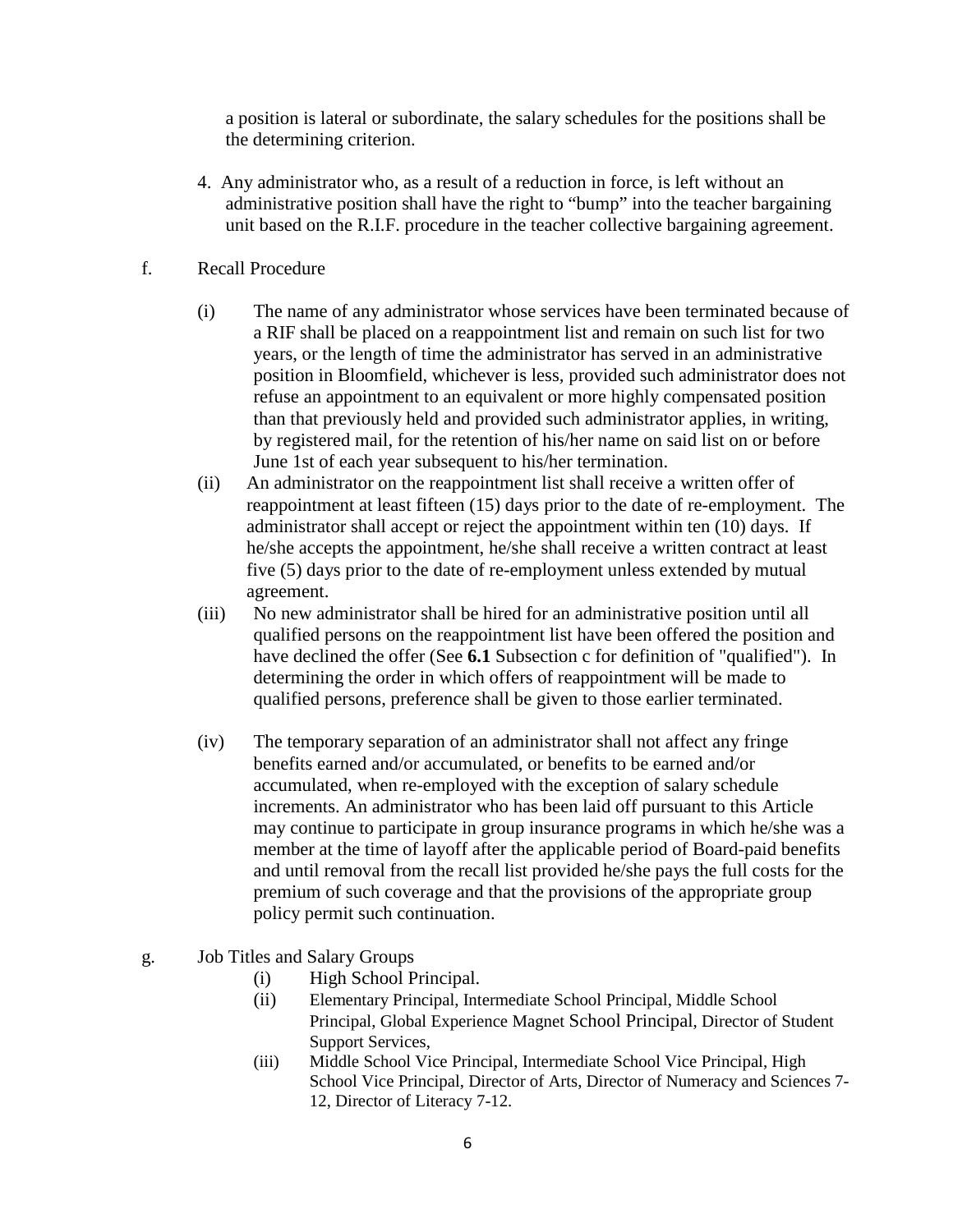# **ARTICLE VII**

### **GRIEVANCE PROCEDURE**

- 7.1 The purpose of the following grievance procedure shall be to settle equitably at the lowest possible administrative level issues which arise from time to time with respect to the salaries and working conditions of unit employees. The Board and Association agree that these proceedings shall be kept as informal and confidential as may be appropriate at any level of the procedure.
- 7.2 A "grievance" is defined as (1) a complaint by an employee covered by this Agreement that there has been to him/her a violation, misinterpretation or misapplication of any of the provisions of this Agreement or (2) a complaint by the BAA involving an alleged misapplication or misinterpretation of this Agreement; or (3) a claim that there has been a failure to follow established procedures of the school district's evaluation program.
- 7.3 The procedure shall provide for two phases of grievance processing: Formal and Informal. Since it is important that grievances or disputes be initiated and processed as rapidly as possible, the number of days indicated at each level should be considered as maximum and every effort should be made to expedite the process.
- 7.4 In the event a grievance is filed on or after June 1, but before the reopening of school, the time limits set forth herein will be read as weekdays (Monday through Friday exclusive of holidays) rather than school days.
- 7.5 Informal Procedure

a. If an employee believes that he/she has a grievance, the employee must first discuss the matter with his/her immediate supervisor in an effort to resolve the problem informally.

b. If, after such discussion, the employee is not satisfied with the disposition of the matter, the employee shall have the right to have the Association assist in further efforts to resolve the problem informally with the aforesaid supervisor.

- 7.6 Formal Procedure
	- a. Level One Immediate Supervisor

An employee with a grievance not resolved through the informal procedure shall submit the grievance in writing within ten (10) school days of the occurrence of the event giving rise to it and discuss it with his/her immediate supervisor with the objective of resolving the matter within fifteen (15) school days. Employees whose immediate supervisor is the Superintendent of Schools shall initiate the grievance procedure at Level Two and shall be required to submit the grievance to the Superintendent within fifteen (15) school days of the occurrence of the event giving rise to it.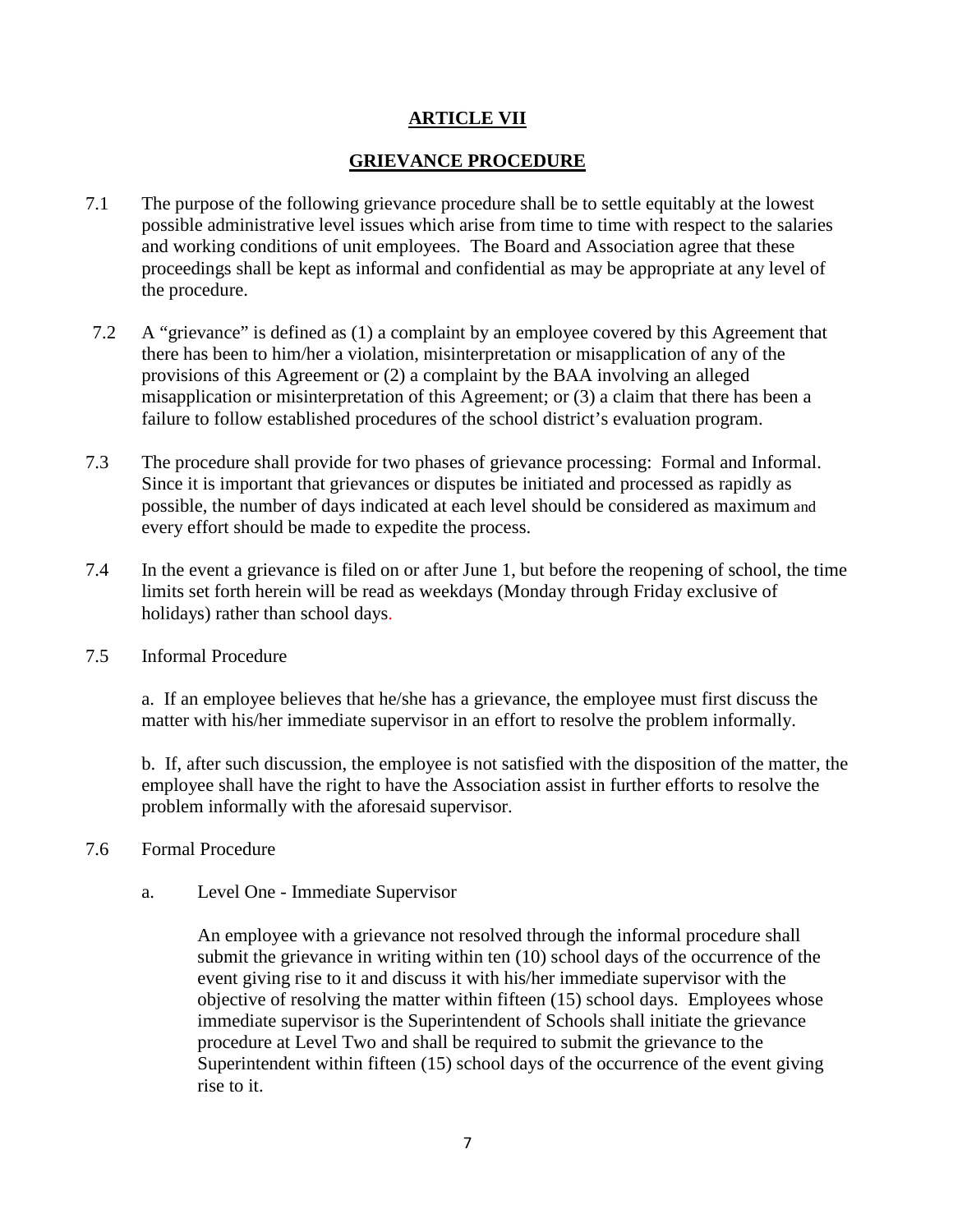b. Level Two - Superintendent of Schools

In the event that such aggrieved employee is not satisfied with the disposition of the grievance at Level One, or in the event that no decision has been rendered within five (5) school days after presentation of the grievance, the employee may file the written grievance with the Superintendent within five (5) school days after the decision at Level One or ten (10) school days after the grievance was first presented at Level One, whichever is sooner. The grievance shall be in writing and shall specify the grievance asserted, the section of the contract alleged to be involved and its disposition at Level One, if any.

Within ten (10) school days after receipt of the written grievance by the Superintendent, the Superintendent shall meet with the aggrieved member of the unit and/or the President of the Association or designee. The Superintendent shall, within five (5) school days after such meeting, render his decision and the reasons therefore, in writing, to the aggrieved administrator, with a copy to the Association.

- c. Level Three Impartial Arbitration
	- (1) If the grievance is not settled at Level Two, it may be submitted, at the request of the Association only, to arbitration. The Arbitrator shall be selected from a list or lists submitted by the American Arbitration Association, the filing of which shall be accomplished no later than ten (10) days after receipt of the written answer of the Superintendent under Level Two above or within thirtyfive (35) days of submission to the Superintendent , whichever is sooner.
	- (2) The arbitrator designated shall hear and decide only one (1) grievance at a time. The award shall be final and binding as provided by law. The arbitrator shall be bound by and must comply with all the terms of this Agreement and shall have no power to add or subtract from, or in any way modify the provisions of this Agreement. The cost of arbitration shall be borne equally by both parties.

#### 7.8 Miscellaneous

- a. If, in the judgment of the Association, a grievance affects a group or class of members of the unit, the Association may process such grievance through all levels of the grievance procedure.
- b. All documents, communications, and records dealing with the processing of a grievance shall be filed separately from the personnel files of the participants.
- c. Forms for filing grievances, serving notices, taking appeals, making reports and recommendations shall be prepared and approved by the Board and the Association.
- d. Any grievance not processed within the time limits set for each level of the grievance procedure in this Article shall be deemed to have been waived.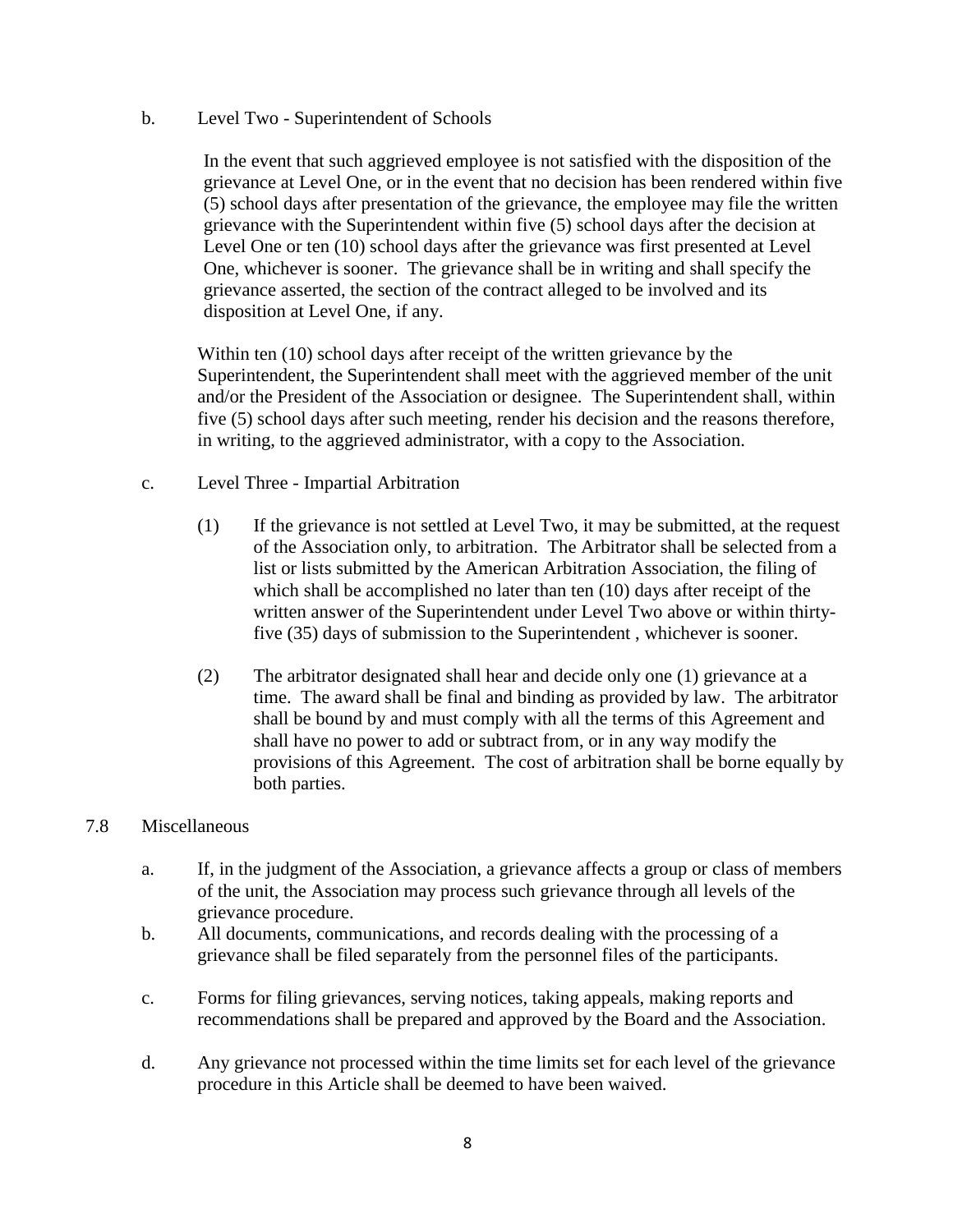- e. At all levels of the grievance procedure the aggrieved party shall have the right to BAA representation.
- f. The parties may extend the time limit at each level by mutual agreement. Any such agreement shall be in writing and signed by both parties.

# **ARTICLE VIII**

#### **COMPENSATION**

- 8.1 For the school years July 1, 2018 to June 30, 2021, the salaries of all unit employees shall be in accordance with the salary provisions set forth in Appendix A, which are attached hereto and made a part hereof.
- 8.2 Withholding Salary

The Board shall have the right to withhold an annual increment or increase for just cause.

8.3 Longevity

A longevity payment of six hundred dollars (\$600) will be paid annually to administrators with twenty (20) or more years of experience in the Bloomfield School System. Only administrators employed by the Board as administrators on June 30, 2018 shall be eligible to receive this benefit.

#### 8.4 Direct Deposit

All administrators shall be paid via direct deposit.

8.5 Annuity

On July 1 of each year of this contract, the Board shall contribute additional salary amounts as a tax sheltered annuity designated by the Administrator based upon the following schedule for years of service in Bloomfield:

| TSA                     | 2018-2019     | 2019-2020     | 2020-2021     |
|-------------------------|---------------|---------------|---------------|
| <b>Years of service</b> | <b>Amount</b> | <b>Amount</b> | <b>Amount</b> |
| $3 - 5$                 | \$1,500       | \$2000        | \$2500        |
| $6-9$                   | \$1,750       | \$2250        | \$2750        |
| $10-14$                 | \$2,000       | \$2500        | \$3000        |
| $15-19$                 | \$2,250       | \$2,750       | \$3250        |
| $20+$ years             | \$2,500       | \$3000        | \$3500        |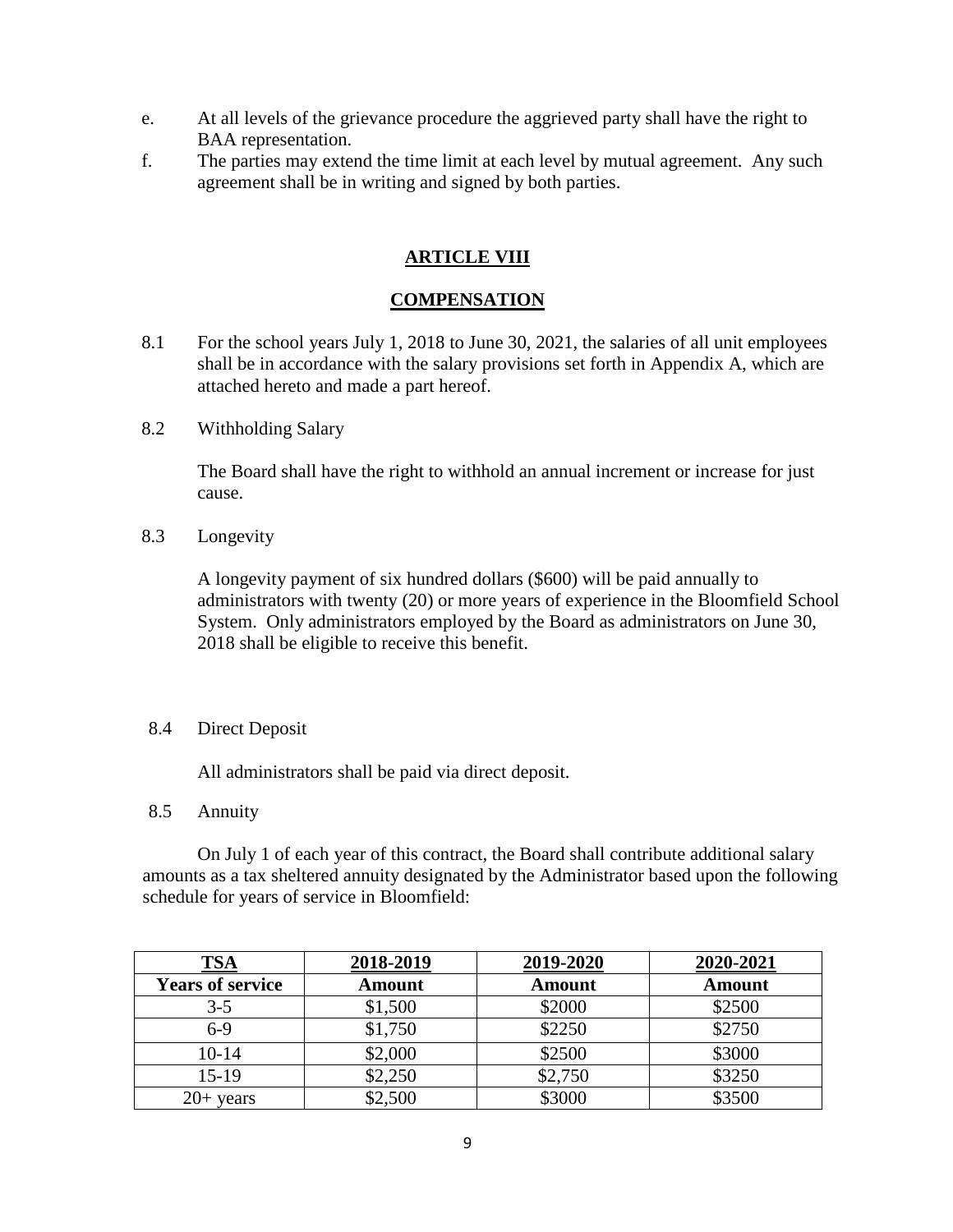# **ARTICLE IX**

#### **REIMBURSEMENTS**

#### 9.1 Travel Reimbursement

- a. All administrators shall be reimbursed at the then-current IRS rate for travel by automobile on school business. School business shall include, but not be limited to, travel between buildings in Bloomfield during the school day and travel to and from Bloomfield for conferences and workshops. Travel to and from home for evening meetings, performances, athletic events and the like shall not be deemed business travel for the purpose of this provision.
- b. Administrators seeking payment of the travel reimbursement described above shall request same on a form prescribed by the Business Office on the last day of the month. Such form shall require the administrator to list each trip for which a travel reimbursement is sought, its purpose and the mileage attributable thereto. Reimbursement shall be made on a monthly basis.
- 9.2 The Board will reimburse up to two hundred dollars (\$200) annually toward the cost of dues for mutually agreed upon professional organizations.
- 9.3 The Board will reimburse any administrator for clothing damaged or destroyed as a result of defective equipment or furniture and/or student negligence or malice. The Board will also reimburse an administrator under the same conditions stated above for eyeglasses, contact lenses, hearing aids, medical and dental appliances or watches, not to exceed two hundred (\$200) per occurrence. Any administrator who wishes to file a claim for reimbursement under this paragraph must notify the Business Office by the end of the next school day immediately following the incident giving rise to the claim.
- 9.4 A fund of one thousand dollars (\$1,000) shall be established solely for the purpose of reimbursing administrators for verifiable automobile vandalism on school property that is not reimbursable under the deductible clause of the administrator's automobile insurance, or if the employee makes no claim for insurance reimbursement**.** Any administrator who wishes to file a claim for reimbursement under this paragraph must notify the Business Office by the end of the school day immediately following the incident giving rise to the claim.

All claims will be held until the end of the fiscal year and repaid in full or prorated if the total of verifiable claims exceeds the fund total**.** It is agreed that an administrator filing for reimbursement for automobile vandalism will provide a statement that no claim is filed with the administrator's insurance carrier for reimbursement, except for any deductible that is not covered by the carrier.

9.5 The Board agrees to payment of the cost of tuition for up to 2 graduate courses per year, per administrator, subject to the approval of the Superintendent. Reimbursement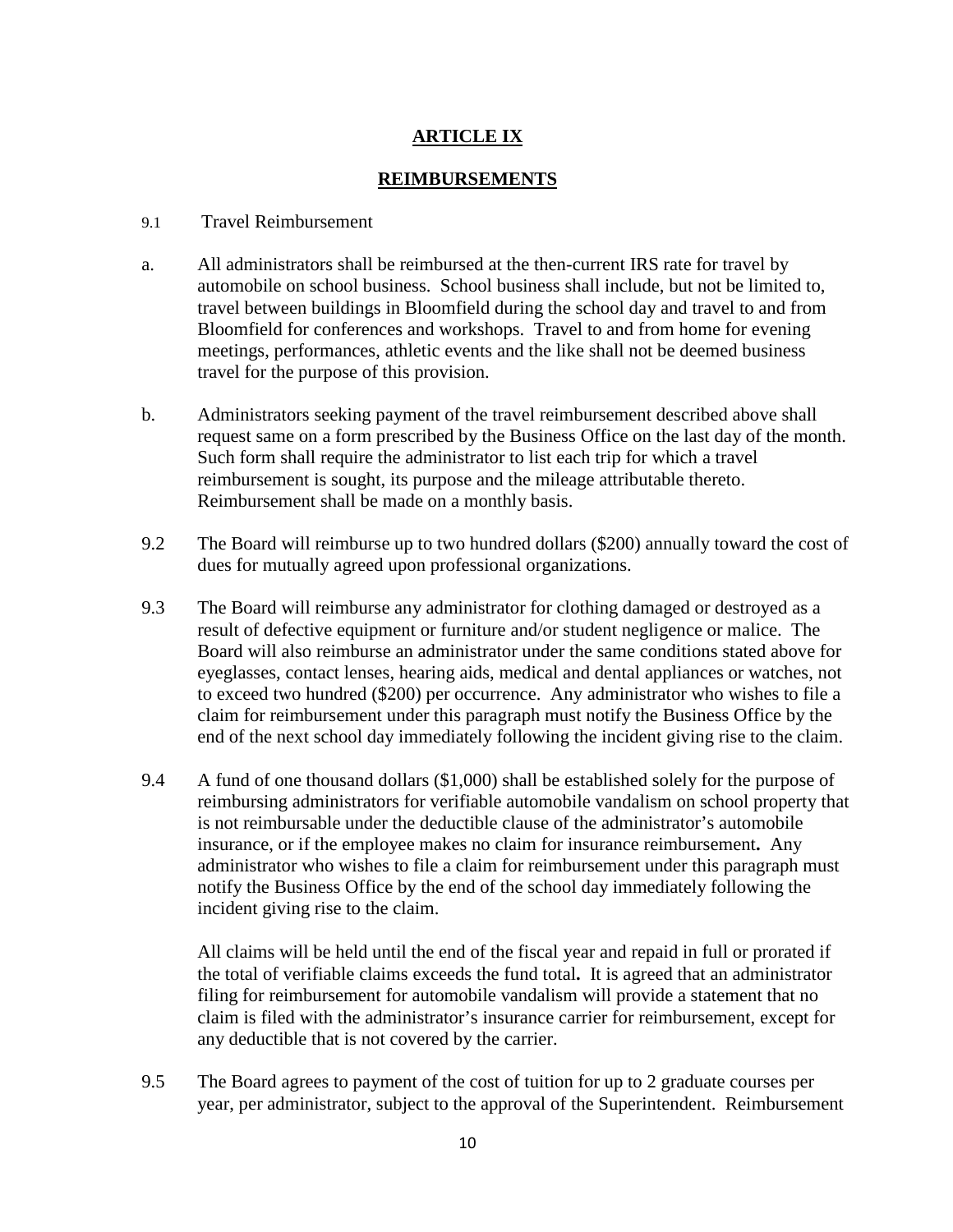is limited to \$750 per course or the actual cost of tuition, whichever is less. Such compensation is contingent upon successful completion of said courses.

### **ARTICLE X**

#### **PROTECTION OF ADMINISTRATORS**

- 10.1 Administrators shall report immediately in writing to the superintendent or his or her designee all cases of assaults suffered by them in connection with their employment.
- 10.2 Whenever an administrator is absent from school as a result of personal injury caused by an assault arising out of and in the course of his/her employment, he/she shall be paid his/her full salary for the period of such absence without having such absence charged to annual sick leave or accumulated sick leave. Any amount of salary payable pursuant to this Section shall be reduced by the amount of any workers' compensation award received due to the injury as well as by any payments received under the long term disability insurance coverages provided under this Agreement, said reduction to remain in effect during the period for which salary continuation is made under this Section. The Board shall have the right to have the administrator examined by a physician designated by the Board for the purpose of establishing the length of time during which the administrator is temporarily disabled from performing his duties, and, in the event that there is no adjudication in the appropriate workers' compensation proceeding for the period of temporary disability, the opinion of the said physician as to the said period shall control.

#### **ARTICLE XI**

#### **LEAVES**

#### 11. 1 Annual Sick Leave

All twelve-month administrators will receive twenty (20) days sick leave with full pay in each school year for personal illness, including illness related to the child-bearing process, quarantine, or absence because of injury.

#### 11.2 Accumulated Sick Leave

Unused sick leave for twelve month administrators will be cumulative to two hundred forty (240) days, so long as the employee remains continuously in the employ of the Board.

11.3 Administrators working less than full year will receive fifteen (15) days sick leave with full pay in each school year for personal illness, including illness related to the child-bearing process, quarantine, or absence because of injury.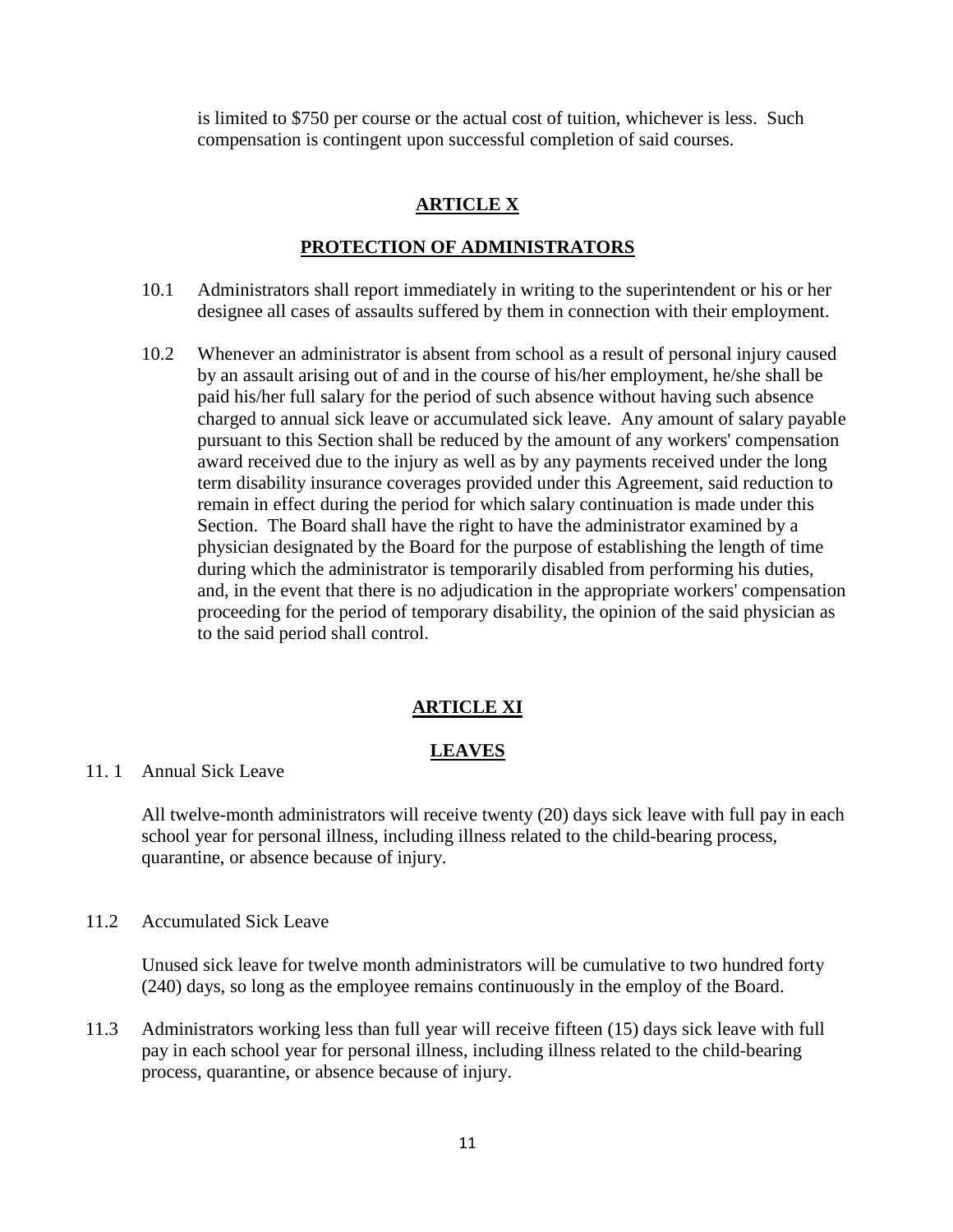- 11.4 Unused sick leave for administrators working less than a full year will be cumulative to two hundred twenty (220) days.
- 11.5 Injuries sustained in the performance of duties shall not be charged against sick leaves, except where a such leave is not compensable.
- 11.6 The Board may grant an extension of sick leave depending on the nature of the illness, the circumstances involved, or the service record of the employee. The decision regarding whether or not to grant such an extension shall be in the Board's sole discretion and shall not be subject to the grievance procedure.
- 11.7 In the event of absence of an employee for illness in excess of five (5) consecutive working days, or any other pattern of absence deemed by the Superintendent to give cause for concern, the Superintendent may require the filing of a doctor's statement.
- 11.8 Personal Leave

A total of six (6) additional days without salary deduction shall be allowed for the following:

- a. Serious illness or death in the immediate family or household, e.g., father, mother, brother, sister, husband, wife, sons, daughters, close friend, or in-laws.
- b. For any bona fide purpose that cannot be accomplished outside of school hours. Personal leave shall not be for the purpose of extending a vacation period. Each administrator shall submit any request for personal leave at least forty-eight (48) hours in advance, except in cases of emergency. Each request shall set forth the specific reason for the requested leave.
	- (1) The term "bona fide purpose" is recognized by both parties to this Agreement as meaning such purposes as moving one's domicile, court appearances, legal matters, graduation of the employee or a member of the immediate family from an institution of learning, or other business of a personal nature that demands the employee's presence.
	- (2) At no time is personal leave to be taken to extend a vacation (two or more consecutive non-school days not including Saturday and Sunday) or for any purpose that might be deemed essentially social or recreational.
	- (3) Religious holiday leave shall be limited to three (3) days per school year.
	- (4) All requests for personal leave shall be submitted to the immediate supervisor at least two (2) days prior to the requested leave. The form shall state the reason for the requested leave. An administrator shall be entitled to take personal leave only if he or she receives approval from his/her immediate supervisor or his or her designee. Where prior approval is not possible due to the emergency nature of leave, the administrator shall submit the approval form on the first day he or she returns from leave.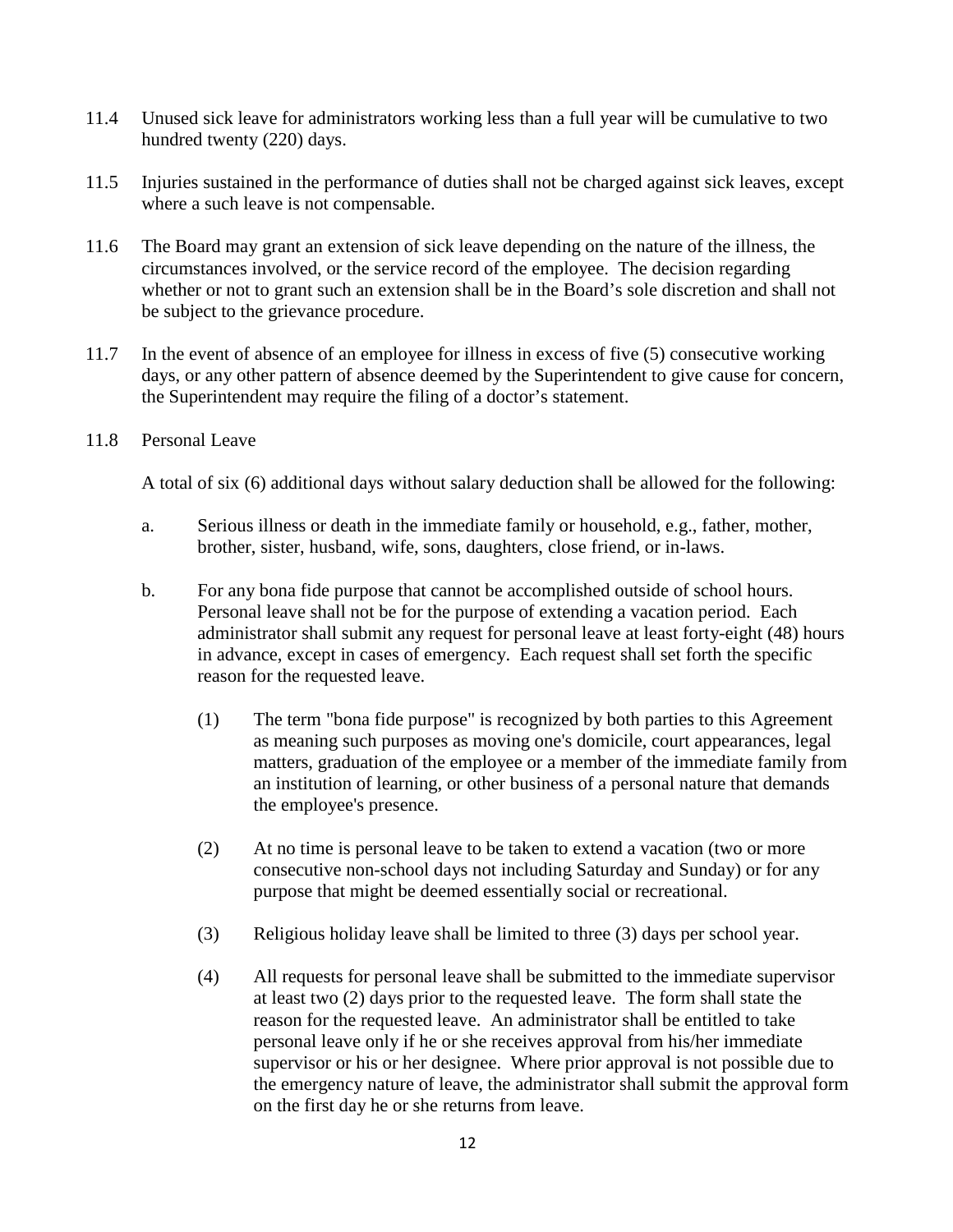#### 11.9 Pregnancy and Childbirth Leave

Pregnancy and childbirth leave will be treated in accordance with the provisions of the Family & Medical Leave Act (FMLA), and any and all other applicable state and federal statutes.

#### 11.10 Sabbatical Leave

Administrators who have served for seven (7) consecutive years in an administrative position may, upon the recommendation of the Superintendent and with the approval of the Board, be granted leave of absence for study or travel upon the following conditions:

- a. Applicants must file with the Superintendent of Schools a statement of the definite purpose for which such leave of absence is desired. In case of sabbatical leave for study, this statement must include the institution at which the individual is to study and courses to be pursued. In cases of sabbatical leave for travel, a plan of the travels must be submitted, stating specific objectives which are to be sought through such travel, and indicating the school system or institutions which will be studied.
- b. Persons granted sabbatical leave of absence are required to report twice each semester to the Superintendent of Schools during such absence, indicating the extent of the study of school systems either at home or abroad in case of sabbatical leave for travel or the nature of the courses taken at a University and the application of these to the work of the individual concerned in the case of sabbatical leave or absence for study. If such reports are unsatisfactory as mutually determined by the Board and the BAA or their designees, the leave may be terminated by the Board at any time at the recommendation of the Superintendent.
- c. Applicants must file with the Board a written agreement to remain in the service of the Board for two (2) years after the expiration of such leave, or in the case of resignation within two (2) years, to refund to the Board such proportion of the salary paid during the leave of absence as the unexpired portion of the two (2) years shall bear to said period.
- d. Such leave shall not be granted for less than one (1) full semester nor more than one (1) year. Administrators taking such leave shall not be eligible for such leave again until seven (7) years have expired after return.
- e. An administrator on sabbatical leave will receive sixty-six percent (66%) his/her present salary for the length of the leave. In no event shall the total of the percentage of salary paid by the Board and any other payment made to the administrator during the period of sabbatical equal more than the administrator's total salary pursuant to this Agreement.
- f. During any given school year not more than one (1) administrator regularly employed shall be on leave of absence. In case the number of applicants shall exceed one (1), selection shall be made in accordance with the following principles: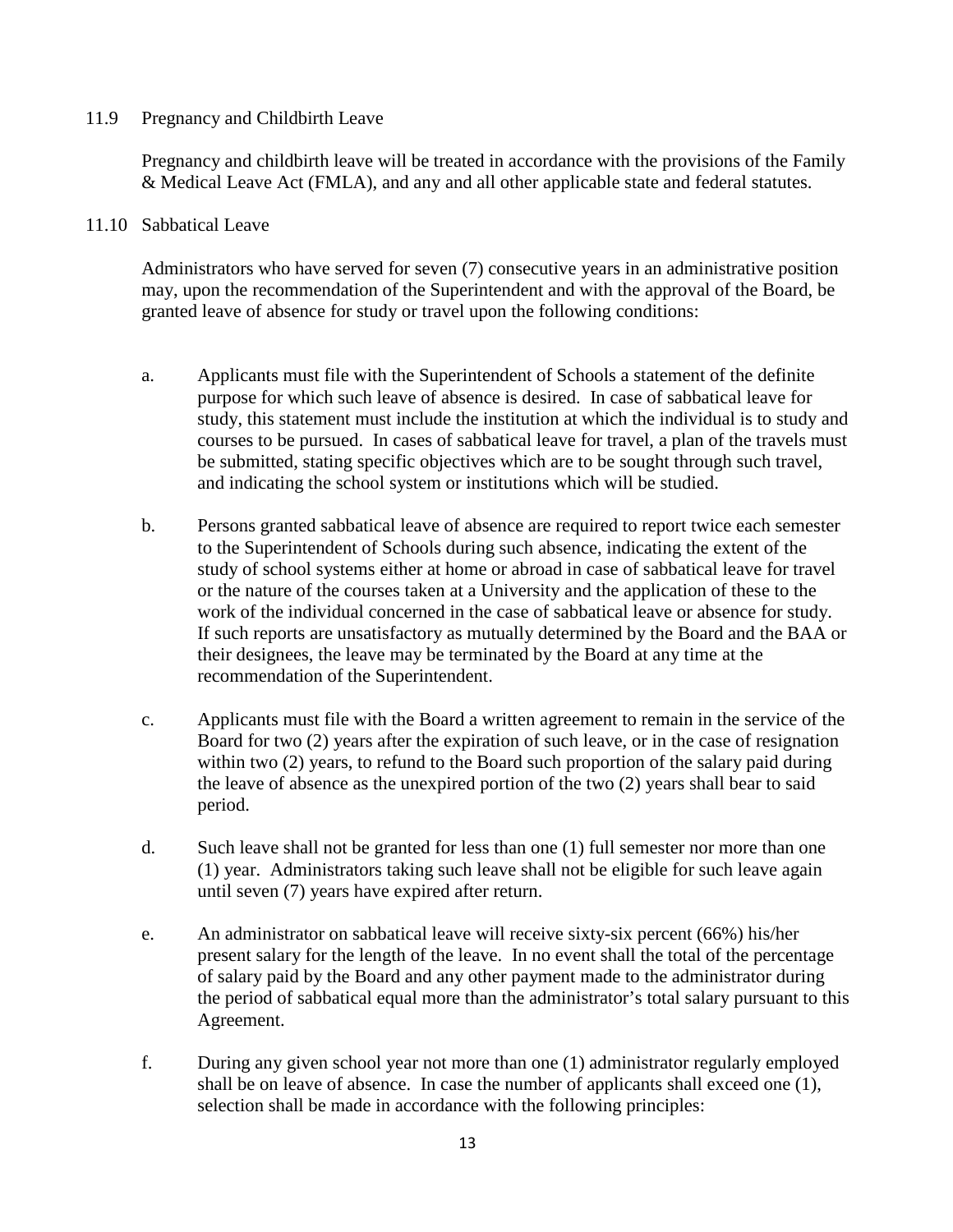- (1) quality of the proposed program,
- (2) quality and length of service with greater weight being given to the former,
- (3) distribution by schools, care being taken that the number from any school shall not be comparatively excessive, and
- (4) nature of service, provision being taken that the benefits of such leave of absence shall be distributed as fairly as possible among all grades, schools, and supervisory positions.
- g. Regular annual salary increments shall be given for time of leave the same as for regular services in the school.
- h. Applications for such sabbatical leave of absence for any school year shall be submitted not later than December 1 of the preceding school year and shall be acted on by the Board at its first regular meeting the following January. Deviation from the above may be recommended by the Superintendent.
- i. An administrator who has been granted sabbatical leave shall return to the same or comparable assignment, unless mutually agreed otherwise.
- j. The decision whether to grant a sabbatical leave in any year is within the discretion of the Board, and shall not be subject to the grievance procedure. The Board advises the Association to advise its members to consult with the Superintendent's designee concerning the availability of funds prior to commencing an application effort.
- 11.11 Leaves Without Pay
- a. Leaves of absence without pay may be granted for the following reasons:
	- (1) for the purpose of further study, other than sabbatical leave;
	- (2) for health reasons, upon advice of a physician;
	- (3) child-rearing leaves for natural or adoptive parent; and
	- (4) for other valid reasons subject to the review and recommendation of the superintendent.
- b. Such leaves may be permitted only at the discretion of the Board and for no more than one (1) year at a time, unless the Board in its sole and unreviewable discretion grants an extension of the leave upon the written request of the employee. Application for a leave of absence must be made in writing and must state the reasons for the request. Upon return from such leave, the administrator's salary shall be determined on the basis of years of experience gained at the time of the commencement of the leave. An administrator who has been granted leave under this provision shall return to a comparable assignment, unless mutually agreed otherwise.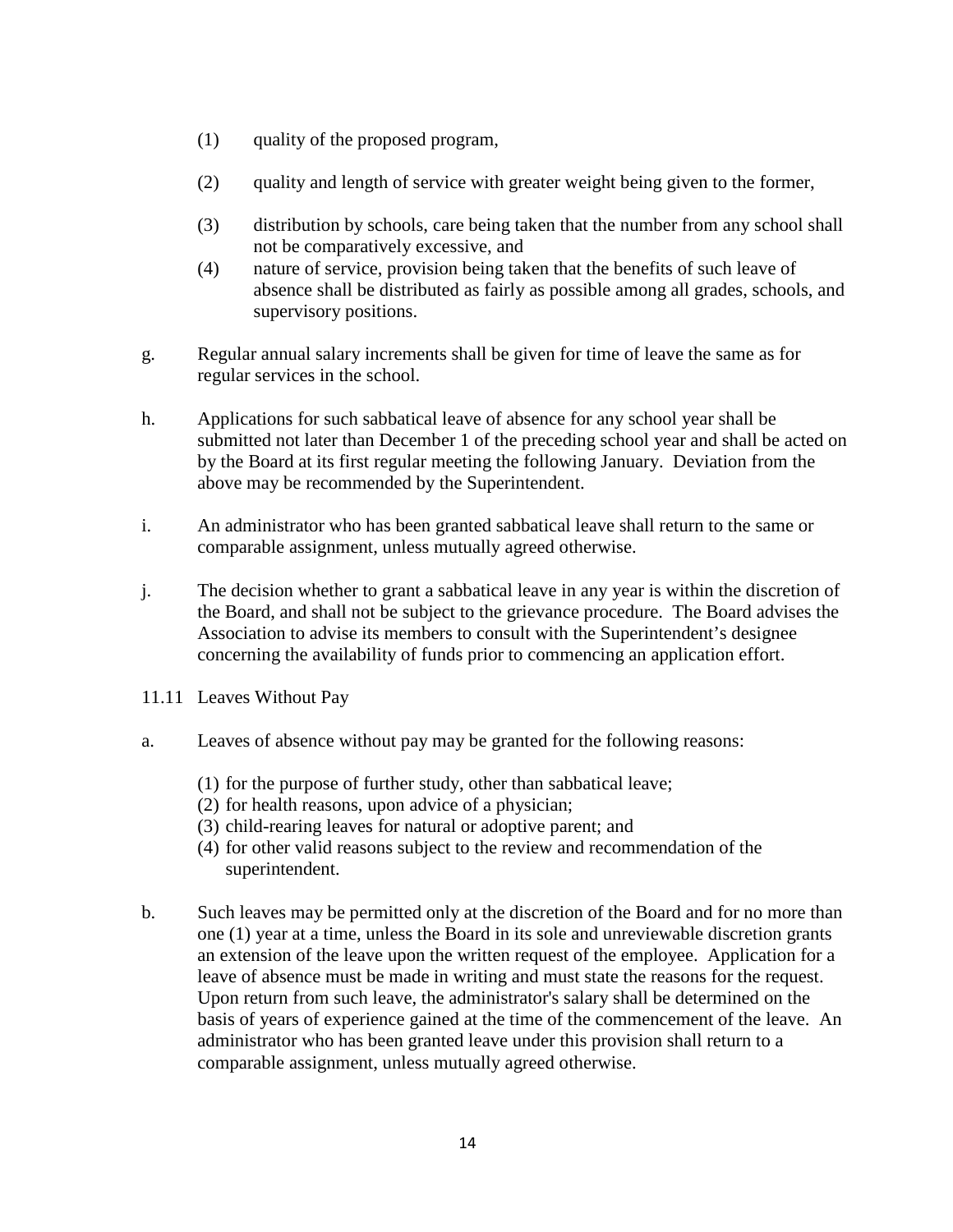# **ARTICLE XII**

#### **INSURANCE BENEFITS**

#### 12.1 Fringe Benefits – The parties have agreed to the following fringe benefits:

- 1. Employees will have the choice between the following two health insurance plans:
- a) Cigna PPO.

The Board shall provide a PPO health plan to all eligible employees as described in Appendix B entitled "Bloomfield Benefit Plan Description. The employee pays 20% of the annual cost for either the individual, spouse, or family plan and the full cost to the Board of the difference between the PPO and the HDHP and the Board of Education pays the remaining cost.

- Prescription Drugs: Cigna: \$15/\$20/\$35 retail copays, 1 x's retail for a 100 day supply mail order with a \$2,000 annual maximum (includes oral contraceptives or any contraceptive device).
- Outpatient physical therapy. Occupational therapy, speech therapy and chiropractic visits in excess of 50 shall be paid in the same manner and to the same extent as an out-of-network expense.
- b) Cigna Health Savings Account Preferred Provider Plan (PPO)

The Board shall provide a Health Savings Account Preferred Provider (PPO) health plan to all eligible employees as described in Appendix C entitled "CIGNA HEALTH SAVINGS ACCOUNT PREFERRED PROVIDER PLAN (PPO)". Effective July 1, 2018, the employee pays 10% of the annual cost for either the individual or employee plus one / family plan and the Board of Education pays 90% of annual costs. Effective July 1, 2019, the employee pays 12.5% of the annual cost for either the individual or employee plus one / family plan and the Board of Education pays 87.5 % of annual costs. Effective July 1, 2020, the employee pays 15% of the annual cost for either the individual or employee plus one / family plan and the Board of Education pays 85% of annual costs. The Board of Education will contribute 50% of the annual Health Savings Account deductible deposit based on an annual total deposit of *\$2000* for an employee plan and \$4000 for an employee plus one or family plan. The Board will prefund the employee's 50% annual Health Savings Account deductible deposit based on an annual total deposit of *\$2000* for an employee plan and *\$4000* for an employee plus one or family plan. The Board will then deduct the prefunded amount equally from the employees pay checks. The Board will pay set-up and monthly maintenance fees for Health Savings Account plans. Employees will assume responsibility for all other transaction fees. In Network Preventive Care Visits are paid 100% by the plan and are not subject to the annual plan deductible,

copays, or coinsurance. Services are considered "Preventative" only if they are appropriately coded as such. In Network Non-Preventative Care Visits are first subject to are first subject to the annual deductible and then the employee pays 20% of the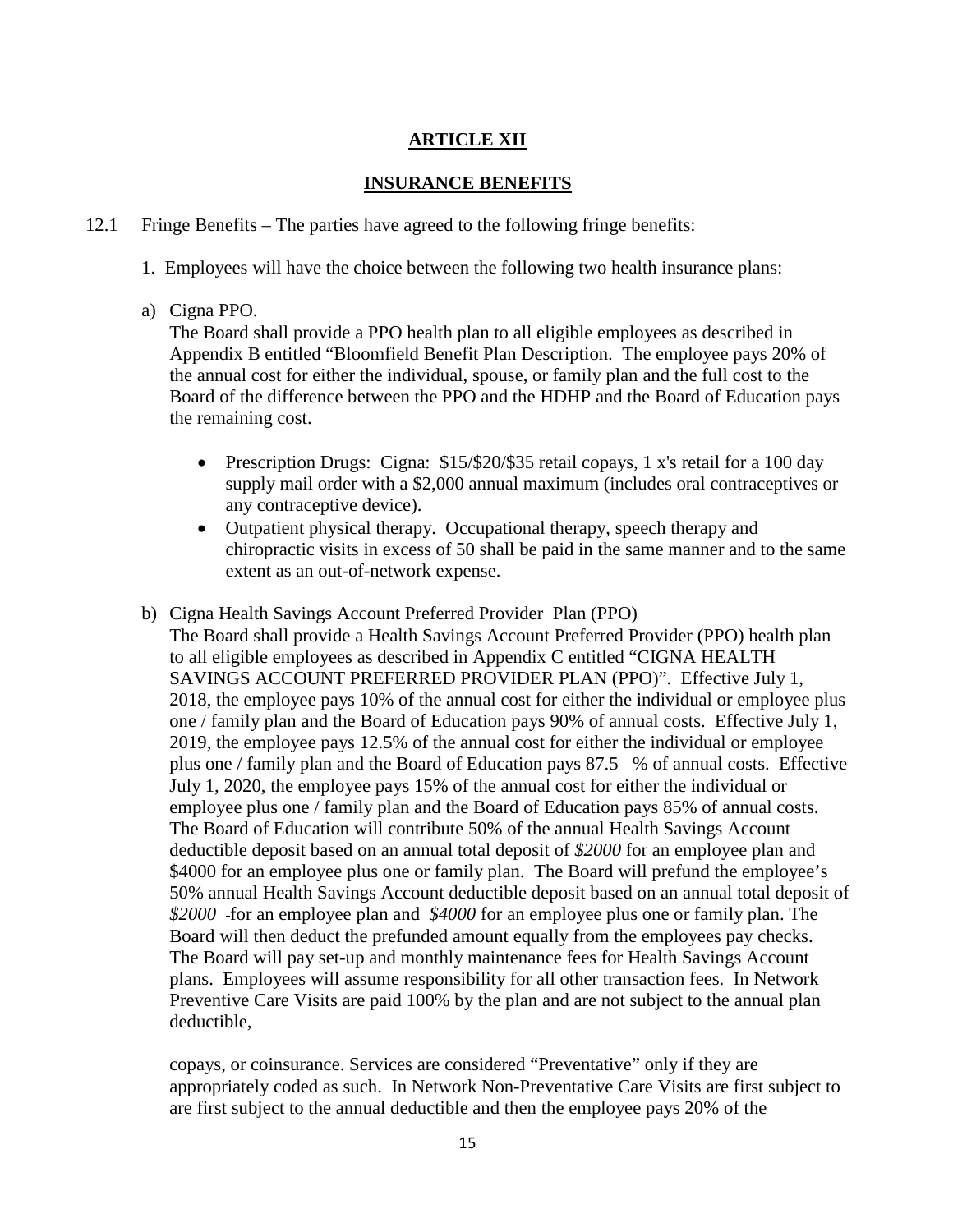Reasonable and Customary (R&C) amount of the claims, as determined by the carrier, up to the out of pocket maximum, then the claims are covered at 100% by the plan.

- 2. Group Life Insurance Plan. Employees have the option of purchasing twice their basic annual salary rounded off to the even thousand dollar amount above the sum. The employee pays 15% of the annual cost and the Board of Education pays 85% of the annual cost. Employees have the option of purchasing an additional one time their basic annual salary as insurance at their own cost.
- 3. Group Long-Term Disability Insurance. Monthly payments will be made following the completion of the required period of continuous total disability (Benefit Waiting Period) resulting from accident or sickness that occurs either at or away from work. The monthly maximum benefit will be \$4,000. The Board of Education shall pay the same share of the cost of the premium for this insurance as the Board pays for health insurance.
- 4. Medical Insurance for Retired Administrators. Retired administrators may participate in all fringe benefits provided for in the contract, at their own expense.
	- a) Cigna Full Dental Plan #2 as described in Appendix D. The employee shall pay 15% of the cost for the individual, spouse, or family plan and the Board shall pay 85% of the annual cost.
- 6. Change of Insurance Carriers. The Board of Education shall have the right to change insurance carriers and/or to self-insure in whole or in part in order to provide the insurance coverages set forth above, provided that the overall level of benefits remains substantially equivalent.

The president of the Association shall be notified in writing within thirty (30) days of any intention to change carriers and/or to self-insure and shall have a reasonable opportunity to review the proposed changes. Should the Association and the Board disagree that the change proposed will provide coverages at least equal to the coverages, benefits and administration described above at no additional cost to staff members, the disagreements shall be subject to impartial arbitration as set forth in Article III of this Agreement, preferably before an arbitrator with experience and expertise in insurance matters. Should the Association elect, such arbitration shall be expedited under the rules of the American Arbitration Association for expedited arbitration and no change shall be made until the arbitrator has rendered his/her Award.

#### 7. Section 125 - Flexible Spending Account

The Bloomfield Board of Education shall make available on an optional basis at no cost to the administrators a Section 125 Flexible Spending Account for Accident and Health Insurance (IRC Sections 105 and 106) and Dependent Care Assistance (IRC Section 129).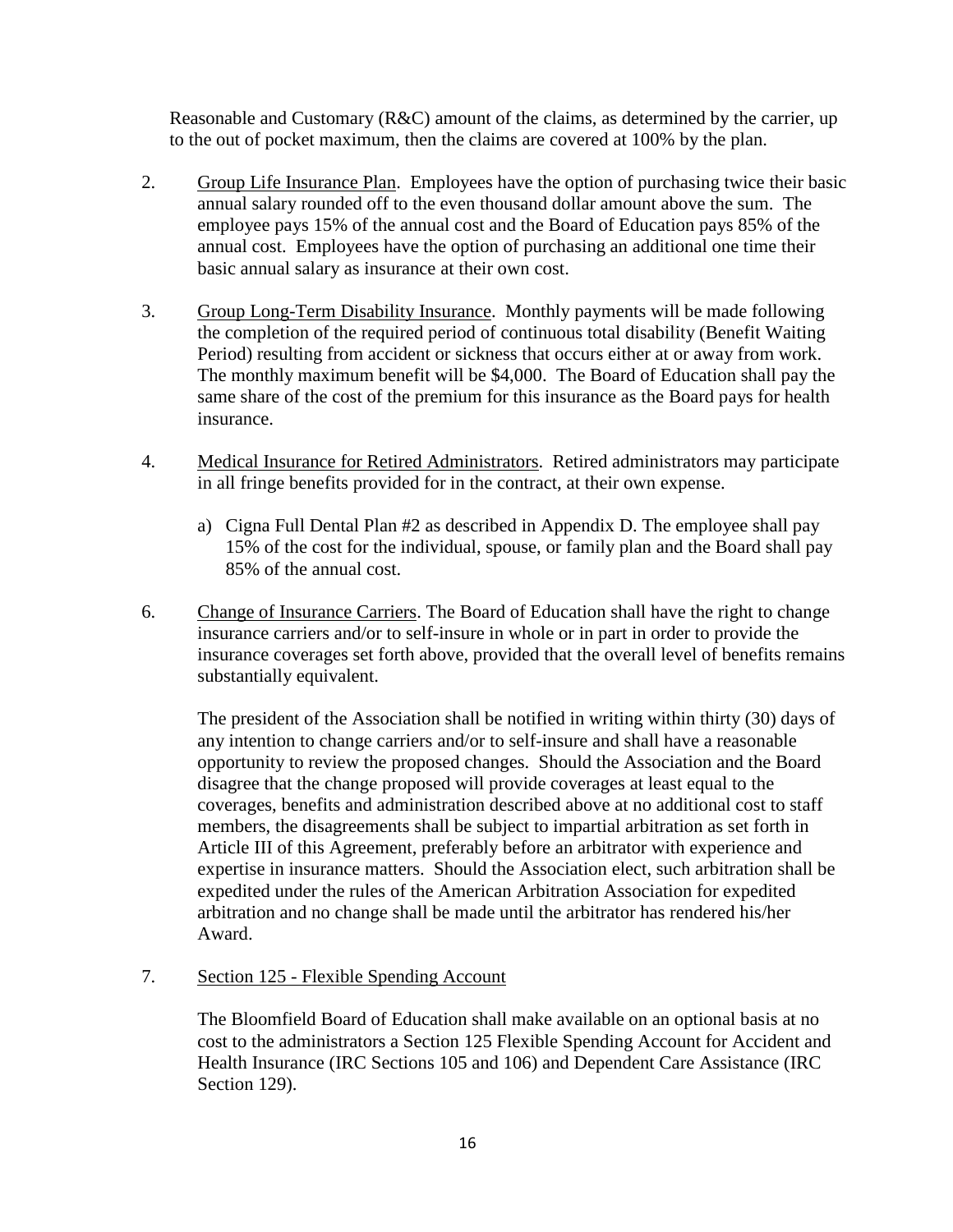# **ARTICLE XIII**

## **NO STRIKE CLAUSE**

During the term of this Agreement, the Association will not cause, permit, or authorize its members to cause, nor will any employee in the unit take part in any strike, work stoppage, slow down, sick-in, or other concerted refusal to render services to the Board. This obligation shall extend to and prohibit concerted refusals to render service in the event of picketing by labor organizations other than the Association.

# **ARTICLE XIV**

# **HOLIDAYS, WORK YEAR AND VACATIONS**

- 14.1 Administrators shall receive twelve (12) holidays per year, in accordance with the school calendar. In addition, administrators shall receive two floating holidays, to be selected by the Superintendent after consultation with the BAA. The school calendar shall be established by the Board, upon the recommendation of the Superintendent, prior to the last day of the previous school year.
- 14.2 Work-Year Schedule
	- a. Prior to the establishment of the work-year schedule or calendar for the subsequent year the Superintendent will consult with the Administrative Unit prior to April 1st.
	- b. In the development of the work-year calendar for Administrators who work less than twelve months, the Superintendent will schedule the additional workdays, to the extent possible, during contiguous days in the summer months.
		- a. Ten (10) of the scheduled workdays shall be composed of five (5) days prior to the beginning of school and five (5) days after the close of school.
- 14.3 Twelve-month administrators shall work a full work year and be entitled to twenty-five vacation days per year. For the purpose of determining the per diem pay only of twelvemonth administrators, the work year shall be determined as 223 days.

Each administrator shall be able to carry over up to twelve (12) accumulated vacation days from one contract year to the next contract year. At no time shall any administrator have accumulated vacation time greater than thirty-seven (37*)* days, as the sum of the twenty five (25) days allotted for the then current contract year plus the maximum of twelve (12) carry over days.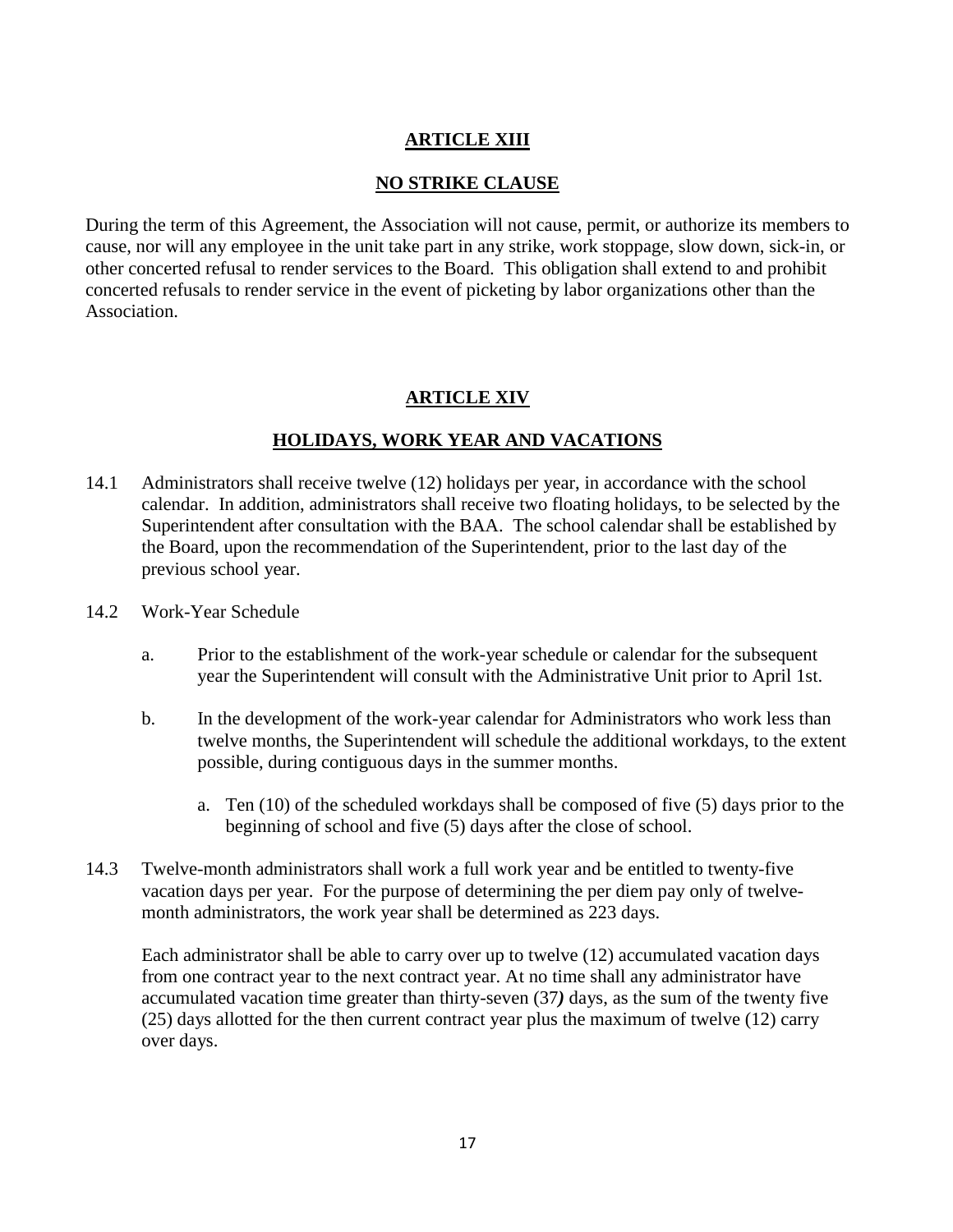#### 14.4 Administrator assignments

- 1. Under normal circumstances, all administrators will be individually notified of their assignments and programs for the coming school year in writing before June 1.
- 2. Where possible, changes in administrative assignments will be voluntary.
- 3. When involuntary transfers are necessary, length of service in Bloomfield will be an important, but not exclusive factor in determining which administrator is to be transferred. Involuntary transfers will be made only after a meeting between the administrator concerned, BAA President or designee and the Superintendent or designee at which time the administrator will be notified of the reasons for the transfer.
- 4. The Board and the Association agree that all possible considerations will be given to length of service in Bloomfield and to administrator preference, but that the best interests of the system must prevail in all cases.
- 5. In an emergency situation (i.e. resignation or retirement occurs after June 1 and before school opens the following year), then the change of assignment will be discussed with the BAA President within 24 hours and notification made to the affected administrator within three days of the resignation/retirement notice. The timelines may be extended by mutual agreement between the ranking Association leader and the Superintendent or his or her designee.

# **ARTICLE XV**

# **SAVING CLAUSE**

- 15.1 If any provision or any portion of this Agreement is ultimately ruled invalid for any reason by an authority of established and competent legal jurisdiction, the balance and the remainder of the Agreement shall remain in full force and effect.
- 15.2 This Agreement may not be modified in whole or in part by the parties except by an instrument in writing duly authorized and executed by both parties.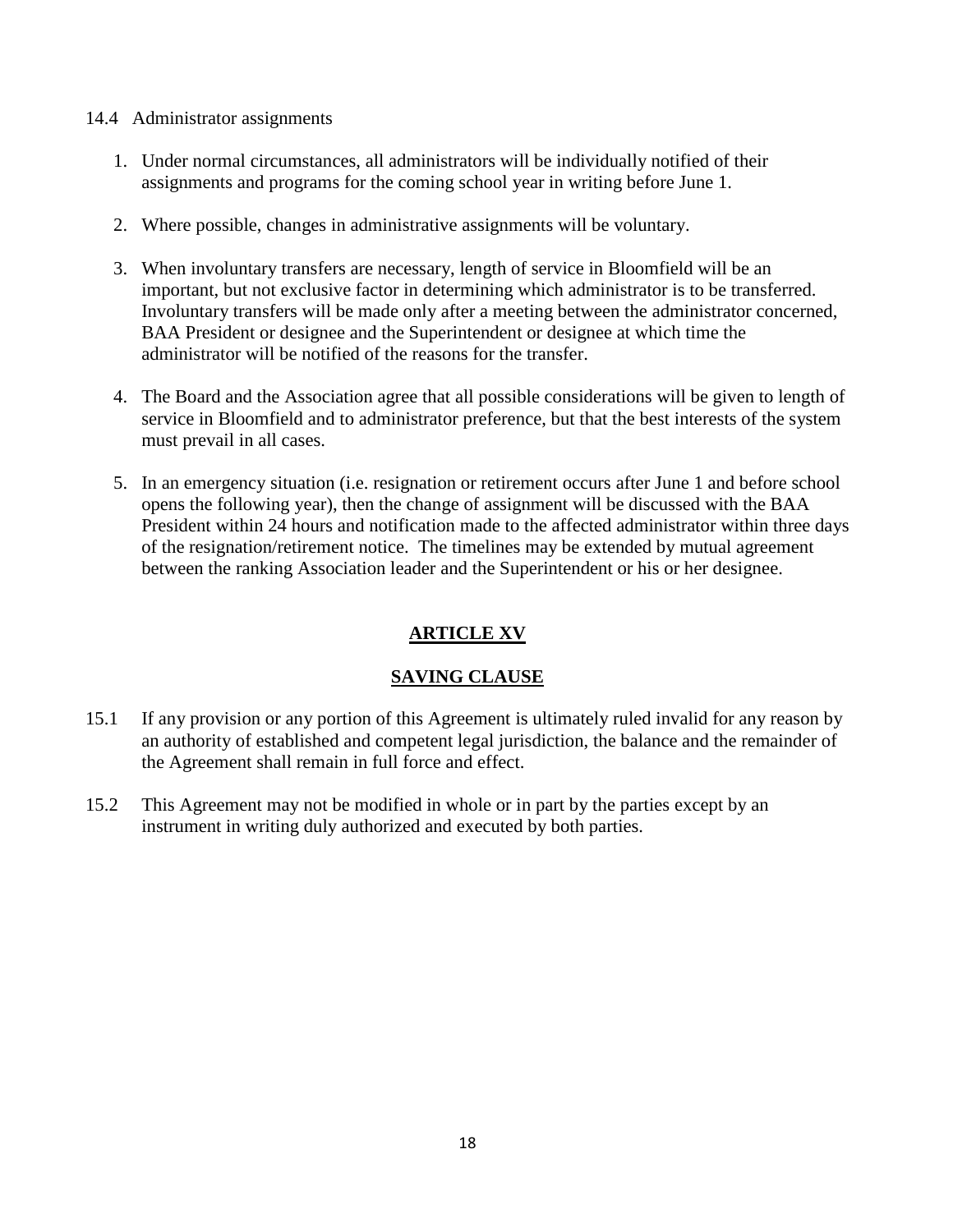#### **ARTICLE XVI**

#### **DURATION**

16.1 The provisions of this Agreement shall be effective on July 1, 2018, and shall continue and remain in full force and effect until June 30, 2021.

IN WITNESS THEREOF, the parties hereto have caused these present to be executed by their proper officers, hereunto duly authorized and their seals affixed hereto as of the date and year first above written.

#### BLOOMFIELD BOARD OF EDUCATION

By: \_\_\_\_\_\_\_\_\_\_\_\_\_\_\_\_\_\_\_\_\_\_\_\_\_\_\_\_\_\_\_\_

\_\_\_\_\_\_\_\_\_\_\_\_\_\_\_\_\_\_\_\_\_\_\_\_\_\_\_\_\_\_

` Date

# BLOOMFIELD ADMINISTRATORS ASSOCIATION

By \_\_\_\_\_\_\_\_\_\_\_\_\_\_\_\_\_\_\_\_\_\_\_\_\_\_\_\_\_\_\_

Date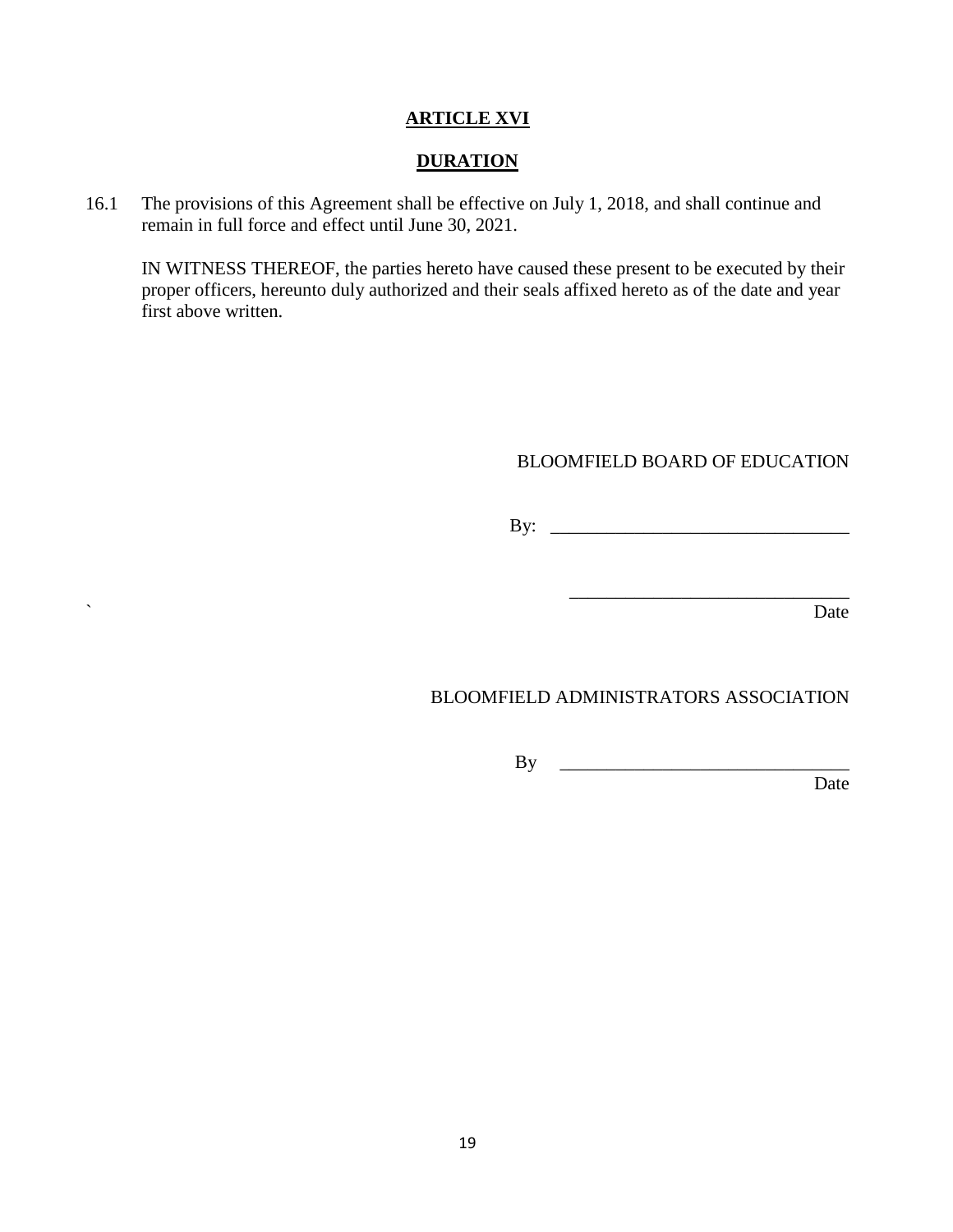# **APPENDIX A**

The following schedules are for the purpose of determining the compensation for positions that already exist in the bargaining unit.

| 2018-2019 (2.0%)                                                    |           |           |           |
|---------------------------------------------------------------------|-----------|-----------|-----------|
| Asst. Director Student Support Services;                            | Step 1    | Step 2    | Step 3    |
| M.S., I.S., & H.S. Vice Principal;                                  |           |           |           |
| Director of Arts, Director of Numeracy and Science 7-12, Director   |           |           |           |
| of Literacy                                                         | \$140,561 | \$143,808 | \$147,054 |
| Elem, Principal, Intermediate School Principal,                     |           |           |           |
| Middle School Principal, Global Experience Magnet School Principal, |           |           |           |
| Dir. Student Support Services, Early Childhood Principal;           |           |           |           |
| Director of Assessment and Evaluation                               | \$143,391 | \$146,707 | \$150,022 |
|                                                                     |           |           |           |
| <b>High School Principal</b>                                        | \$154,713 | \$158,311 | \$161,912 |
| 2019-2020 (2%)                                                      |           |           |           |
| Asst. Director Student Support Services;                            | Step 1    | Step 2    | Step 3    |
| M.S., I.S., & H.S. Vice Principal;                                  |           |           |           |
| Director of Arts                                                    | \$143,372 | \$146,684 | \$149,996 |
| Elem, Principal, Intermediate School Principal,                     |           |           |           |
| Middle School Principal, Global Experience Magnet School Principal, |           |           |           |
| Dir. Student Support Services, Early Childhood Principal;           |           |           |           |
| Director of Assessment and Evaluation                               | \$146,258 | \$149,641 | \$153,022 |
| <b>High School Principal</b>                                        | \$157,807 | \$161,477 | \$165,150 |
| 2020-2021 (2%)                                                      |           |           |           |
| Asst. Director Student Support Services;                            | Step 1    | Step 2    | Step 3    |
| M.S., I.S., & H.S. Vice Principal;                                  |           |           |           |
| Director of Arts                                                    | \$146,240 | \$149,618 | \$152,995 |
|                                                                     |           |           |           |
| Elem. Principal; Intermediate School Principal;                     |           |           |           |
| Middle School Principal; Global Experience Magnet School Principal; |           |           |           |
| Dir. Student Support Services; Early Childhood Principal;           |           |           |           |
| Director of Assessment and Evaluation                               | \$149,184 | \$152,634 | \$156,082 |
| <b>High School Principal</b>                                        | \$160,963 | \$164,707 | \$168,453 |

Administrators holding a doctoral degree shall receive an annual stipend of \$2000 in addition to the salaries listed above.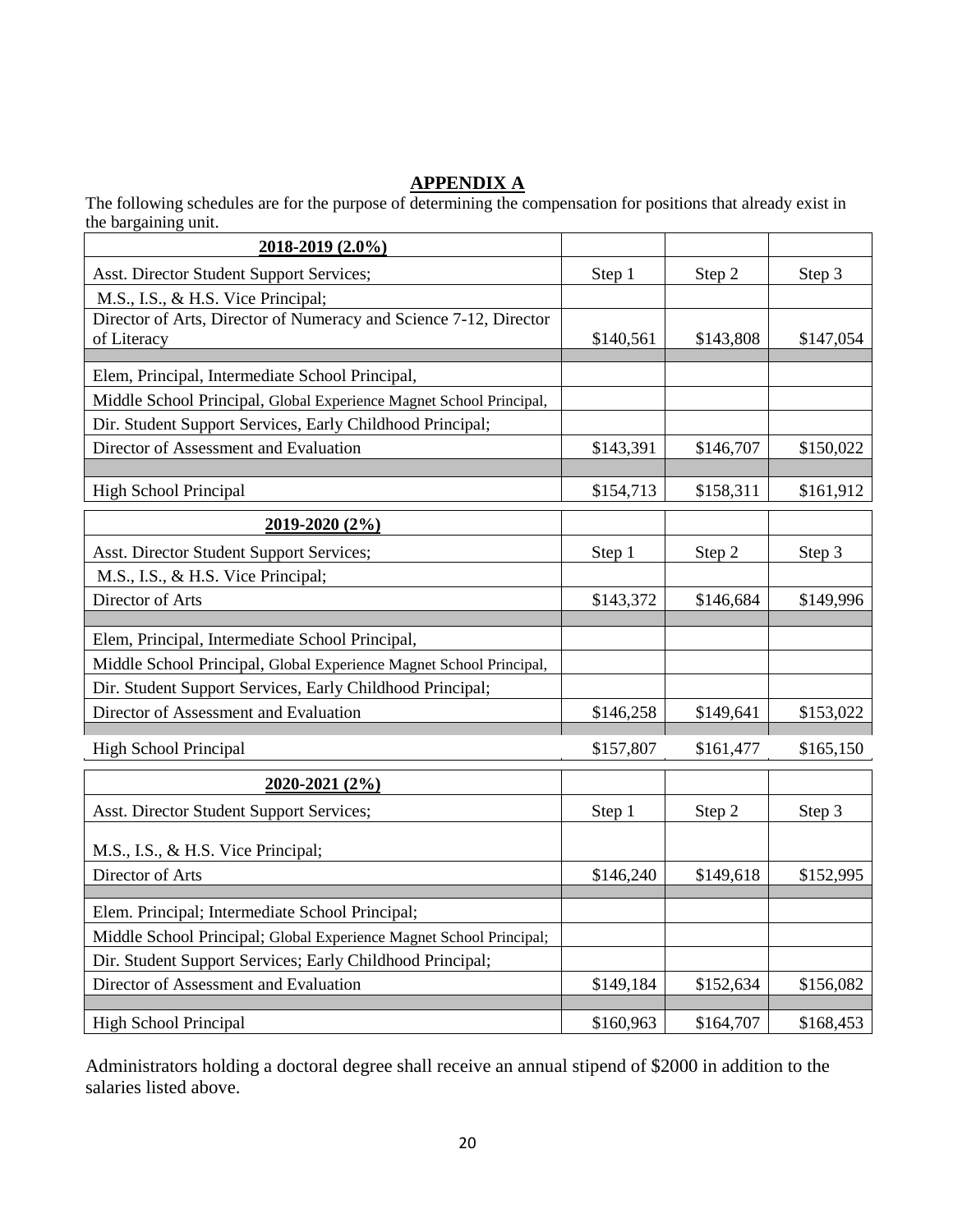| <b>BENEFIT</b>                          | <b>Cigna Preferred Provider Plan</b>                                                            |
|-----------------------------------------|-------------------------------------------------------------------------------------------------|
| <b>Benefit Cost shares</b>              | In Network: \$20 Office Visit Copay                                                             |
|                                         | Cost Share Max In-Network:                                                                      |
|                                         | \$6,850/13,700/13,700                                                                           |
|                                         | Lifetime Maximum In-Network: Unlimited                                                          |
|                                         | Out-of-Network: Subject to deductible & copay                                                   |
|                                         | below                                                                                           |
|                                         | Deductible - \$250/500/625<br>Coinsurance - 80% to \$5000/10,000/12,500                         |
|                                         | Cost Share Max Out-of-Network:                                                                  |
|                                         | \$1250/2500/3125                                                                                |
|                                         | Lifetime Maximum In-Network: Unlimited                                                          |
|                                         | Lifetime Maximum Out-of-Network: unlimited                                                      |
| <b>Administrator Cost Premium Share</b> | 20% in 2018/2019; 20% in 2019/2020; 20% in                                                      |
|                                         | 2020/2021 plus the difference in cost between the                                               |
|                                         | PPO plan and the HDHP/HSA plan                                                                  |
| Preventive Care Pediatric               | In Network: Covered no charge according to Age                                                  |
|                                         | based schedule                                                                                  |
|                                         | Out-of-Network: 80% after annual deductible                                                     |
| Adult                                   | In Network: Covered no charge according to Age                                                  |
|                                         | based schedule                                                                                  |
|                                         | Out-of-Network: 80% after annual deductible                                                     |
| Vision                                  | In Network: Covered once every two years \$20                                                   |
|                                         | Copay (includes refraction)                                                                     |
|                                         | Out-of-Network: 80% after annual deductible<br>Vision Care rider included (coverage for frames, |
|                                         | lenses, contacts & additional eye exams) See                                                    |
|                                         | separate benefit schedule.                                                                      |
| Gynecological                           | In Network: Covered no charge once every year                                                   |
|                                         | Out-of-Network: 80% after annual deductible                                                     |
| <b>Hospital Admission</b>               | \$200 Copay                                                                                     |
| Medical Services Medical Office Visit   | In Network: \$20 Copay                                                                          |
|                                         | Out-of-Network 80% after deductible                                                             |
| Outpatient PT/OT/ST/Chiro               | In Network: \$20 Copay Covered up to 50                                                         |
|                                         | combined treatments per member per calendar                                                     |
|                                         | year (Treatment Plan Required) Subsequent                                                       |
|                                         | treatment subject to 80% after deduction.                                                       |
|                                         | Out-of-Network 80% after deductible                                                             |
| <b>Allergy Services</b>                 | In Network: \$20 Copay for office visits and testing.                                           |
|                                         | No copay for injections                                                                         |
|                                         | (Treatment Plan Required)                                                                       |
|                                         | Out-of-Network 80% after deductible                                                             |
| Diagnostic Lab & X-Ray                  | In Network: Covered in full                                                                     |
|                                         |                                                                                                 |
| <b>Inpatient Medical Services</b>       | Out-of-Network: 80% after deductible<br>In Network: Covered in full                             |
|                                         |                                                                                                 |
|                                         | Out-of-Network: 80% after deductible                                                            |

#### **APPENDIX B BLOOMFIELD BENEFIT PLAN DESCRIPTION**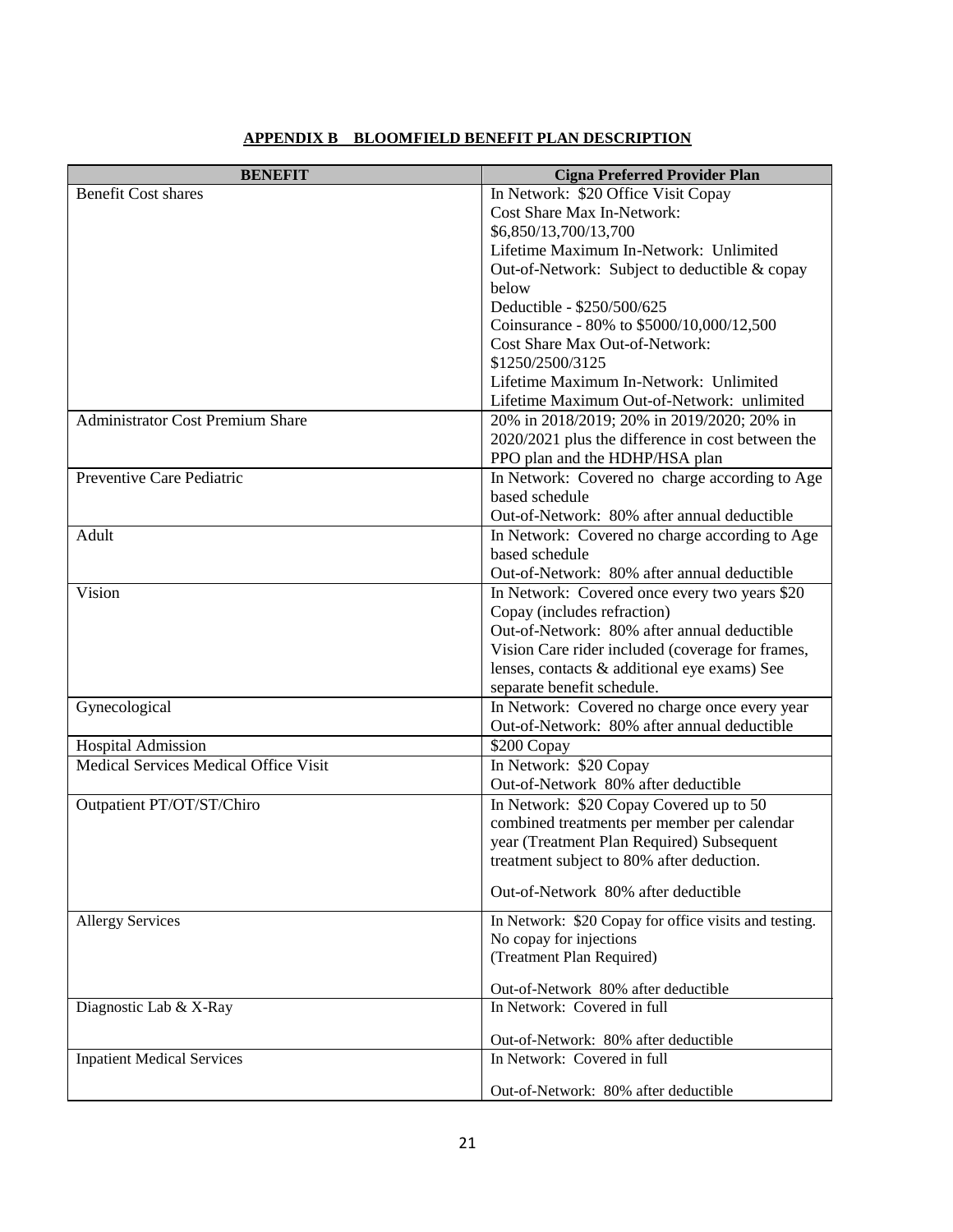| <b>BENEFIT</b>                                                            | <b>Cigna Preferred Provider Plan</b>                |
|---------------------------------------------------------------------------|-----------------------------------------------------|
| <b>Surgery Fees</b>                                                       | In Network: Covered in full                         |
|                                                                           | Out-of-Network: 80% after deductible                |
| <b>Office Surgery</b>                                                     | In Network: Covered in full                         |
|                                                                           | Out-of-Network: 80% after deductible                |
| <b>Outpatient Mental Health</b>                                           | In Network: \$20 Copay Out-of-Network: 80% after    |
|                                                                           | deductible                                          |
| <b>Emergency Care Emergency Room</b>                                      | In Network and Out-of-Network: \$75 Copay           |
|                                                                           | Waived if admitted.<br>In Network: \$75 Copay       |
| <b>Urgent Care</b>                                                        |                                                     |
|                                                                           | Out-of-Network: 80% after deductible                |
| Ambulance                                                                 | In Network and Out-of-Network: No charge            |
| Inpatient Hospital General/Medical/Surgical/ Maternity (Semi-<br>Private) | In Network: \$200 Copay                             |
|                                                                           | Out-of-Network: 80% after deductible                |
| <b>Ancillary Services Medical Supplies</b>                                | In Network: \$20 Copay                              |
|                                                                           | Out-of-Network: 80% after deductible                |
| Psychiatric                                                               | In Network: Covered up to 60 days per calendar      |
|                                                                           | year (120 partial)                                  |
|                                                                           | Out-of-Network 80% after deductible                 |
| <b>Substance Abuse/Detox</b>                                              | In Network: covered up to 45 days per calendar (90  |
|                                                                           | partial)                                            |
|                                                                           | Out-of-Network: 80% after deductible                |
| Rehabilitative                                                            | In Network: Covered up to 60 days per calendar      |
|                                                                           | Out-of-Network: 80% after deductible                |
| <b>Skilled Nursing Facility</b>                                           | Covered up to 120 days per calendar year Subject to |
|                                                                           | Deductible & 80% Coinsurance                        |
| Hospice                                                                   | In Network Covered up to 60 days per Admission      |
|                                                                           | Copay                                               |
|                                                                           | Out-of-Network: 80% after deductible                |
| Outpatient Hospital Outpatient Surgery Facility Charges                   | In Network: Covered                                 |
|                                                                           | Out-of-Network: 80% after deductible                |
| Diagnostic Lab & X-Ray                                                    | In Network: Covered                                 |
|                                                                           | Out-of-Network: 80% after deductible                |
| Pre-Admission Testing                                                     | In Network: Covered                                 |
|                                                                           |                                                     |
|                                                                           | Out-of-Network: 80% after deductible                |
| Other Services Durable Medical Equipment                                  | In Network: Covered                                 |
|                                                                           | Out-of-Network: 80% after deductible                |
| Home Health Care                                                          | In Network: Covered up to 200 Visits per calendar   |
|                                                                           | year                                                |
|                                                                           | Out-of-Network: 80% after deductible                |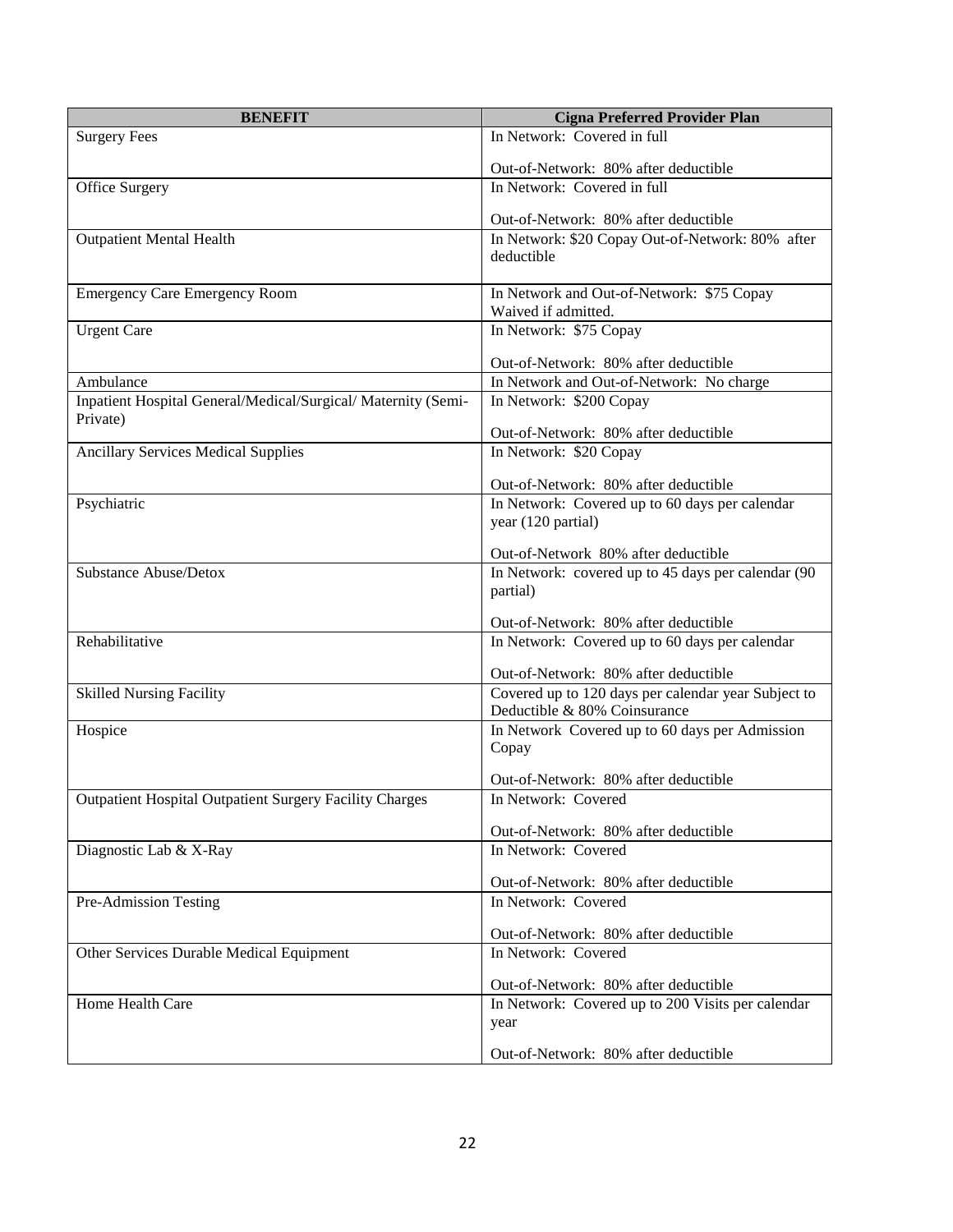| <b>BENEFIT</b>            | <b>Cigna Preferred Provider Plan</b>              |
|---------------------------|---------------------------------------------------|
| <b>Prescription Drugs</b> | \$5 Non formulary/\$20 Formulary/\$35 Generic/1x  |
|                           | retail per 100 day supply Mail Order Rx benefits  |
|                           | must be accessed through Cigna Network, otherwise |
|                           | covered at 80% of fee schedule.                   |

# **APPENDIX C CIGNA PREFERRED PROVIDER PLAN (PPO) SCHEDULE OF BENEFITS**

The Board of Education will contribute 50% of the annual health Savings Account deposit based on an annual total deposit of \$2,500 for an employee plan and \$5,000 for an employee plus one or family plan. The Board will pay set-up and monthly maintenance fees for Health Savings Account plans. Employees will assume responsibility for all other transaction fees. In Network Preventive Care Visits are paid 100% by plan and are not subject to the annual deductible, copays or coinsurance Services are considered "Preventive" only if they are appropriately coded as such. In Network Non-Preventive Visits are first subject to the annual deductible and then covered 100% by the plan. Out of Network services are first subject to the annual deductible and then the employee pays 20% of the Reasonable & Customary (R&C) amount of the claims, as determined by the carrier, up to the cost share maximum, then the claims are covered 100% by the plan.

|                                                            | <b>In-Network</b>                        | <b>Out-of-Network</b>      |
|------------------------------------------------------------|------------------------------------------|----------------------------|
| <b>COST SHARE PROVISIONS</b>                               | Member pays:                             | Member pays:               |
| Annual Deductible ( <i>individual</i> / <i>aggregate</i>   | \$2000 / \$4,000                         |                            |
| <i>family</i> )                                            |                                          |                            |
| Coinsurance                                                | Not Applicable                           | 20% after deductible up to |
| Out of Network Out of Pocket Maximum                       | $$5,000 / $10,000$ (Includes Deductible) |                            |
| $\left(\text{individual} / \text{aggregate family}\right)$ |                                          |                            |
| Lifetime Maximum                                           | Unlimited                                | Unlimited                  |

| <b>PREVENTIVE CARE</b>                | <b>In-Network</b><br><b>After Annual Deductible</b><br>Member pays: | <b>Out-of-Network</b><br><b>After Annual Deductible</b><br>Up to Out of Pocket Max<br>Member pays: |
|---------------------------------------|---------------------------------------------------------------------|----------------------------------------------------------------------------------------------------|
| Well child care                       | \$0, Deductible waived                                              | 20%                                                                                                |
| Periodic, routine health examinations | \$0, Deductible waived                                              | 20%                                                                                                |
| Vision                                | \$0, Deductible waived                                              | 20%                                                                                                |
| Routine OB/GYN visits                 | \$0, Deductible waived                                              | 20%                                                                                                |
| Mammography                           | \$0, Deductible waived                                              | 20%                                                                                                |
| Hearing screening                     | \$0, Deductible waived                                              | 20%                                                                                                |

#### **MEDICAL CARE**

| Office visits                              | 100% Once Deductible Met | 20% |
|--------------------------------------------|--------------------------|-----|
| Outpatient mental health & substance abuse | 100% Once Deductible Met | 20% |
| OB/GYN care                                | 100% Once Deductible Met | 20% |
| Maternity care                             | 100% Once Deductible Met | 20% |
| Diagnostic lab and x-ray                   | 100% Once Deductible Met | 20% |
| Allergy services                           | 100% Once Deductible Met | 20% |
| PT/OT/ST/ Chiro                            | 100% Once Deductible Met | 20% |
| Office Surgery                             | 100% Once Deductible Met | 20% |
| <b>Ancillary Services Medical Supplies</b> | 100% Once Deductible Met | 20% |
| Psychiatric                                | 100% Once Deductible Met | 20% |